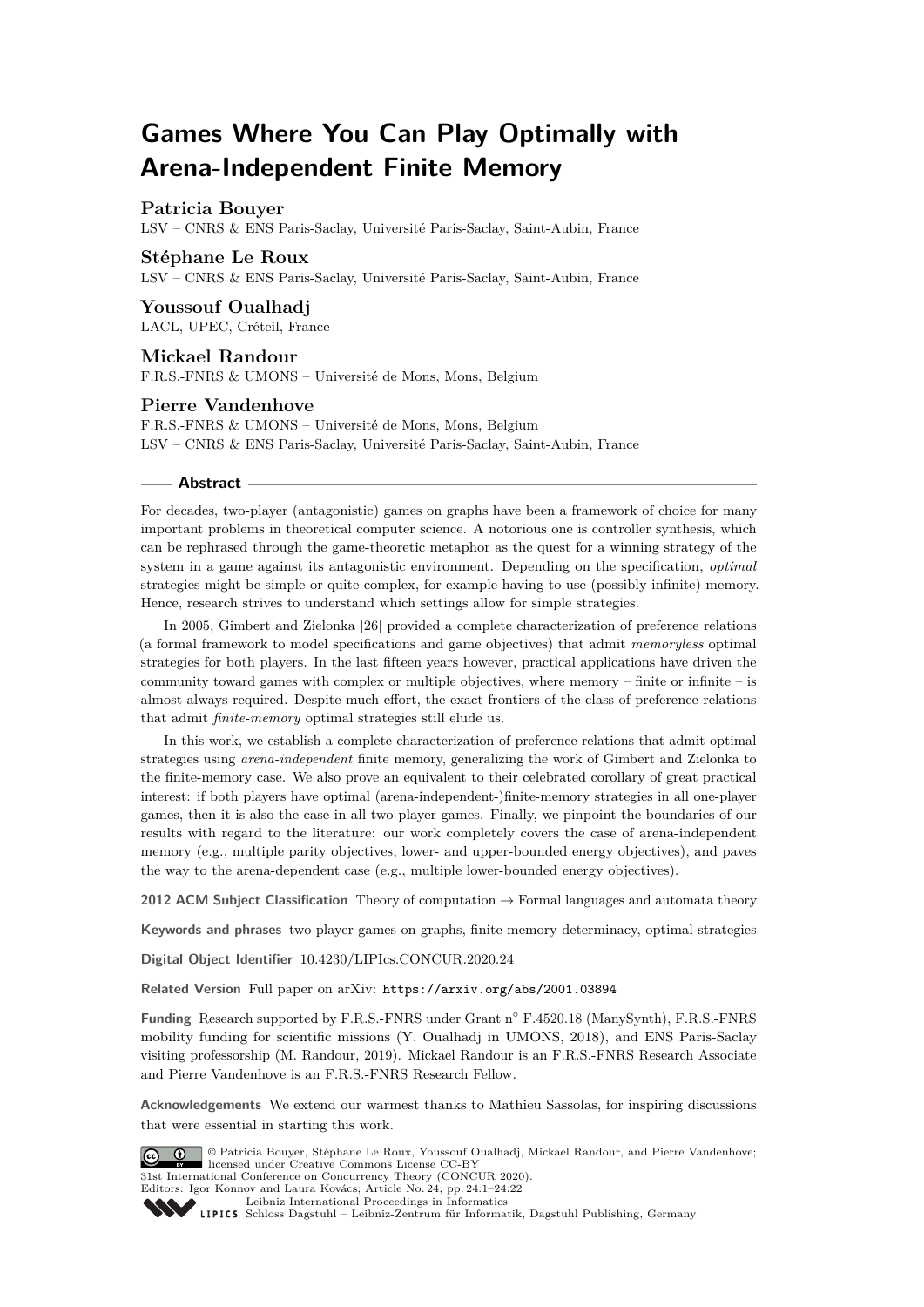## **24:2 Games Where You Can Play Optimally with Arena-Independent Finite Memory**

## <span id="page-1-0"></span>**1 Introduction**

**Controller synthesis through the game-theoretic metaphor.** Two-player games on (finite) graphs are studied extensively, in particular for their application to controller synthesis for reactive systems (see, e.g., [\[28,](#page-16-1) [35,](#page-17-0) [7,](#page-15-0) [2\]](#page-14-0)). The seminal model is *antagonistic* (i.e., *zero-sum* if one chooses a quantitative view): player 1  $(\mathcal{P}_1)$  is seen as the system to control, player 2  $(\mathcal{P}_2)$ as its antagonistic environment, and the game models their interaction. Each vertex of the game graph (called *arena*) models a *state* of the system and belongs to one of the players. Players take turns moving a pebble from state to state according to the edges, each player choosing the destination whenever the pebble is on one of his states. These choices are made according to the *strategy* of the player, which, in general, might use memory (bounded or not) of the past moves to prescribe the next action.

The resulting infinite sequence of states, called *play*, represents the execution of the system. The objective of  $P_1$  is to enforce a given *specification*, often encoded as a *winning condition* (i.e., a set of winning plays) or as a *payoff function* to maximize (i.e., a quantitative performance to optimize). This paradigm focuses on the *worst-case* performance of the system, hence  $\mathcal{P}_2$ 's goal is to prevent  $\mathcal{P}_1$  from achieving his objective.

The goal of *synthesis* is thus to decide if  $\mathcal{P}_1$  has a *winning strategy*, i.e., one ensuring a given winning condition or guaranteeing a given payoff threshold, against all possible strategies of  $\mathcal{P}_2$ , and to build such a strategy efficiently if it exists.

Winning strategies are *formal blueprints* for controllers to implement in applications. Therefore, their complexity is of tremendous importance: the simpler the strategy, the easier and cheaper it will be to build the controller and maintain it. This explains why a lot of research effort is constantly put in identifying the exact complexity (in terms of memory and/or randomness) of strategies needed to play *optimally* (i.e., to the best of the player's ability) for each specific class of games and objectives (e.g.,  $[26, 17, 14, 40, 22, 10, 1, 4, 39, 5, 11]$  $[26, 17, 14, 40, 22, 10, 1, 4, 39, 5, 11]$  $[26, 17, 14, 40, 22, 10, 1, 4, 39, 5, 11]$  $[26, 17, 14, 40, 22, 10, 1, 4, 39, 5, 11]$  $[26, 17, 14, 40, 22, 10, 1, 4, 39, 5, 11]$  $[26, 17, 14, 40, 22, 10, 1, 4, 39, 5, 11]$  $[26, 17, 14, 40, 22, 10, 1, 4, 39, 5, 11]$  $[26, 17, 14, 40, 22, 10, 1, 4, 39, 5, 11]$  $[26, 17, 14, 40, 22, 10, 1, 4, 39, 5, 11]$  $[26, 17, 14, 40, 22, 10, 1, 4, 39, 5, 11]$  $[26, 17, 14, 40, 22, 10, 1, 4, 39, 5, 11]$  $[26, 17, 14, 40, 22, 10, 1, 4, 39, 5, 11]$  $[26, 17, 14, 40, 22, 10, 1, 4, 39, 5, 11]$  $[26, 17, 14, 40, 22, 10, 1, 4, 39, 5, 11]$  $[26, 17, 14, 40, 22, 10, 1, 4, 39, 5, 11]$  $[26, 17, 14, 40, 22, 10, 1, 4, 39, 5, 11]$  $[26, 17, 14, 40, 22, 10, 1, 4, 39, 5, 11]$  $[26, 17, 14, 40, 22, 10, 1, 4, 39, 5, 11]$  $[26, 17, 14, 40, 22, 10, 1, 4, 39, 5, 11]$  $[26, 17, 14, 40, 22, 10, 1, 4, 39, 5, 11]$  $[26, 17, 14, 40, 22, 10, 1, 4, 39, 5, 11]$ ). Alongside the *practical interest* lies the *theoretical puzzle*: understanding the underlying mechanisms and implicit properties of games that lead to "simple" strategies being sufficient. Given the numerous connections between games and various branches of mathematics and computer science, this fundamental question has interest in its own right.

**Preference relations.** There are two prominent ways to formalize a game objective in the literature. The first one, dubbed *quantitative* and inspired by games in economics, is to use *payoff functions* mapping plays to numerical values, and to see  $\mathcal{P}_1$  as a maximizer player. This is for example the case of mean-payoff games [\[19\]](#page-16-4). The second one, called *qualitative*, is to define a *set of winning plays* – called *winning condition* – induced by some property, as in, e.g., parity games [\[20,](#page-16-5) [41\]](#page-17-3). The two formalisms are strongly linked: the classical decision problem for quantitative games is to fix a payoff threshold and ask if  $\mathcal{P}_1$  has a strategy to guarantee it, transforming the problem into a qualitative one (where the winning plays are all those with a payoff at least equal to the threshold). To define payoff functions or winning conditions, one often uses weights, priorities, colors, etc, on states or edges of the arena.

In this work, we walk in the footsteps of Gimbert and Zielonka [\[26\]](#page-16-0): we associate a *color* to each edge of our arenas, and we adopt the abstract formalism of *preference relations* over infinite sequences of colors (induced by plays). This general formalism permits to encode virtually all classical game objectives, both qualitative and quantitative, and lets us reason in a well-founded framework under minimal assumptions.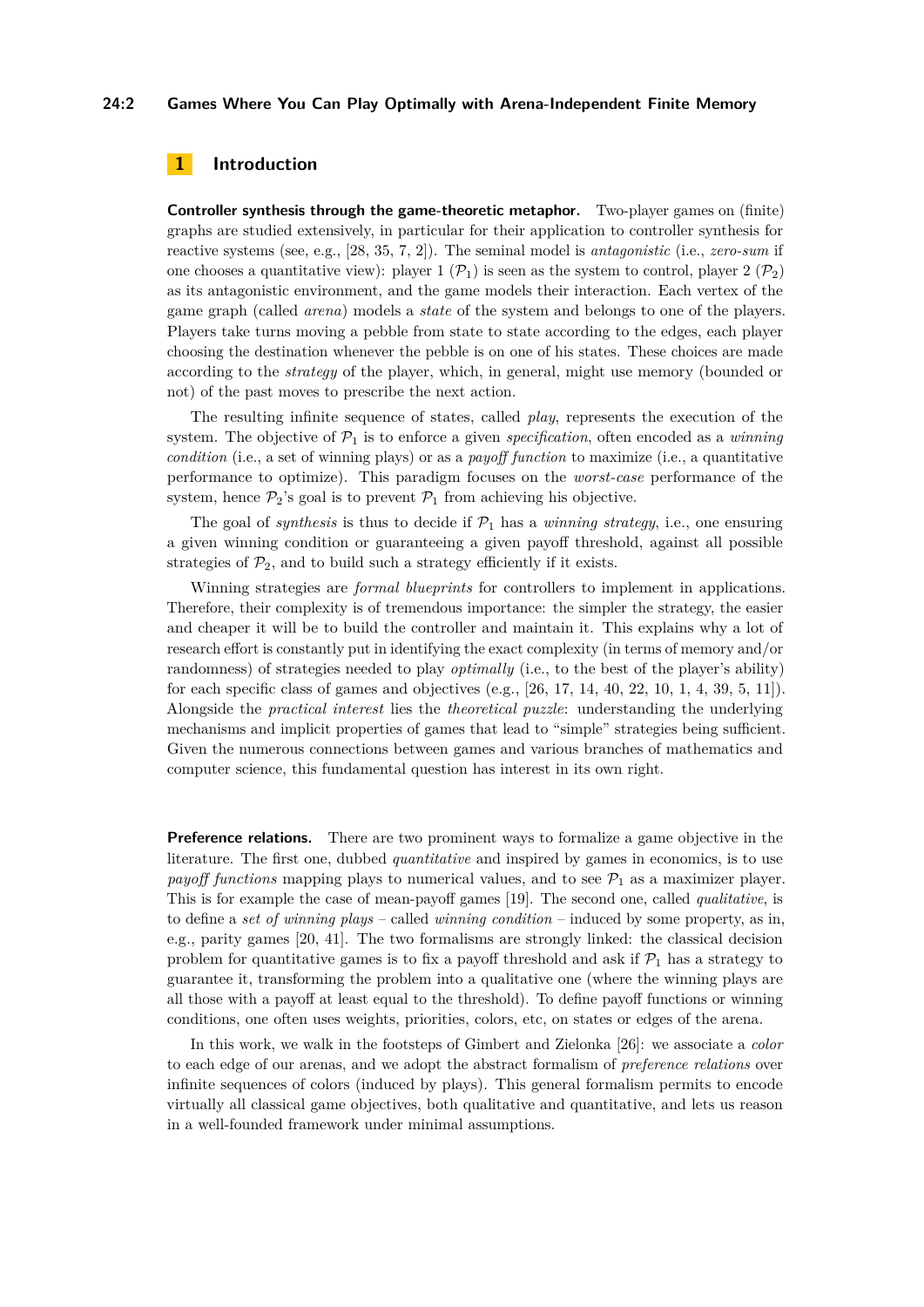**Memoryless optimal strategies.** Remarkably, several canonical classes of games that have been around for decades and proved their usefulness over and over  $-e.g.,$  mean-payoff [\[19\]](#page-16-4). parity [\[20,](#page-16-5) [41\]](#page-17-3), or energy games [\[12\]](#page-15-6) – share a desirable property: they all admit *memoryless optimal strategies for both players*. That is, for every strategy  $\sigma_i$  of  $\mathcal{P}_i$ , there is a strategy  $\sigma_i^{\text{ML}}$  which is *at least as good* (i.e., wins whenever  $\sigma_i$  wins or ensures at least the same payoff) and that uses no memory at all. Such a memoryless strategy always picks the same edge when in the same state, regardless of what happened before in the game.

Memoryless strategies are the simplest kind of strategies one can use. Therefore, it is quite interesting that they suffice for objectives as rich as the ones we just discussed. Following this observation, a lot of effort has been put in understanding which games admit memoryless optimal strategies, and in identifying the exact frontiers of *memoryless determinacy*. Let us mention, non-exhaustively, works by Gimbert and Zielonka [\[25,](#page-16-6) [26\]](#page-16-0) (culminating in a complete characterization), Aminof and Rubin [\[1\]](#page-14-1) (through the prism of first-cycle games), and Kopczyński [\[31\]](#page-17-4) (half-positional determinacy). All these advances were built by identifying the common underlying mechanisms in ad hoc proofs for specific classes of games, and generalizing them to wide classes (e.g., the first-cycle games of [\[1\]](#page-14-1) are inspired by the seminal paper of Ehrenfeucht and Mycielski on mean-payoff games [\[19\]](#page-16-4)).

**Gimbert and Zielonka's approach.** Arguably, the most important result in this direction is the *complete characterization* of preference relations admitting memoryless optimal strategies, established in [\[26\]](#page-16-0), fifteen years ago. By complete characterization, we mean sufficient *and* necessary conditions on the preference relations.

It can be stated as follows: a preference relation admits memoryless optimal strategies for both players on all arenas if and only if the relation (used by  $\mathcal{P}_1$ ) and its inverse (used by P2) are *monotone* and *selective*. These concepts will be defined formally in Section [3,](#page-8-0) but let us give an intuition here. Roughly, a preference relation is monotone if it is stable under *prefix addition*: given two sequences of colors such that one is *strictly* preferred to the other, it is impossible to reverse this order of preference by adding the same prefix to both sequences. Selectivity is similarly defined with regard to *cycle mixing*: if a preference relation is selective, then, starting from two sequences of colors, it is impossible to create a third one by mixing the first two in such a way that the third one is strictly preferred to the first two. These elegant notions coincide with the natural intuition that memoryless strategies suffice if there is no interest in behaving differently in a state depending on what happened before.

In addition to this complete characterization, Gimbert and Zielonka proved another great result, of high interest in practice [\[26,](#page-16-0) Corollary 7]: as a by-product of their approach, they obtain that if memoryless strategies suffice in all one-player games of  $\mathcal{P}_1$  and all one-player games of  $\mathcal{P}_2$ , they also suffice in all two-player games. Such a *lifting corollary* provides a neat and easy way to prove that a preference relation admits memoryless optimal strategies *without proving monotony and selectivity at all*: proving it in the two one-player subcases, which is generally much easier as it boils down to graph reasoning, and then lifting the result to the general two-player case through the corollary.

**The rise of memory.** The need to model complex specifications has shifted research toward games where multiple (quantitative and qualitative) objectives co-exist and interact, requiring the analysis of *interplay* and *trade-offs* between several objectives. Hence, a lot of effort is put in studying games where objectives are actually conjunctions of objectives, or even richer Boolean combinations. See for example [\[16\]](#page-15-7) for combinations of parity, [\[13,](#page-15-8) [17,](#page-16-2) [30\]](#page-16-7) for combinations of energy and parity, [\[40\]](#page-17-1) for combinations of mean-payoff, [\[5,](#page-15-4) [4\]](#page-15-3) for combinations of energy and average-energy, [\[11\]](#page-15-5) for combinations of energy and mean-payoff, [\[14\]](#page-15-1) for combinations of total-payoff, or [\[14,](#page-15-1) [10,](#page-15-2) [8\]](#page-15-9) for combinations of window objectives.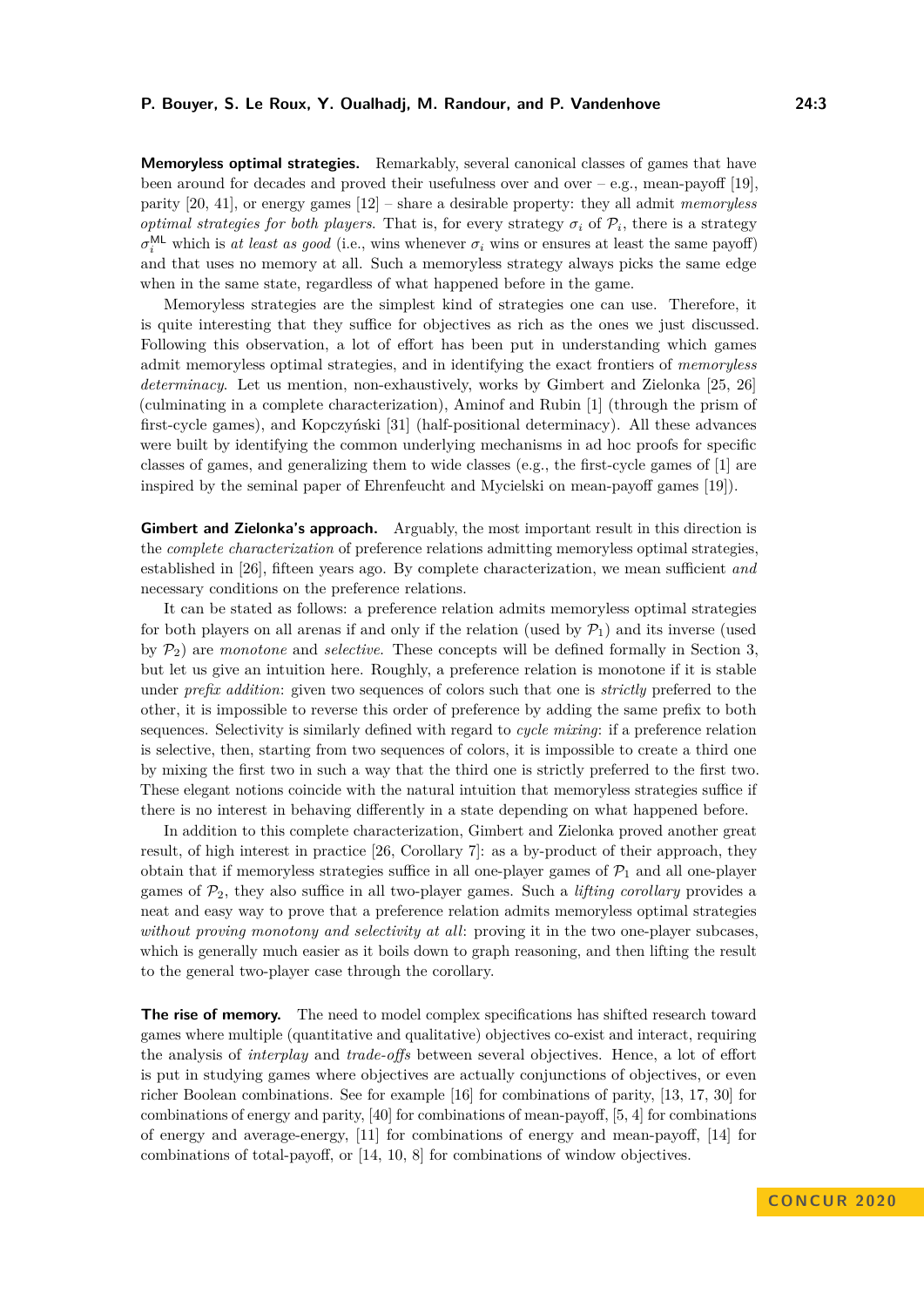## <span id="page-3-0"></span>**24:4 Games Where You Can Play Optimally with Arena-Independent Finite Memory**



**Figure 1**  $\mathcal{P}_1$  (circle) needs infinite memory to win.

When considering such rich objectives, *memoryless strategies usually do not suffice*, and one has to use an amount of memory that can quickly become an obstacle to implementation (e.g., exponential memory) or that can prevent it completely (infinite memory). Establishing precise memory bounds for such general combinations of objectives is tricky and sometimes counterintuitive. For example, while energy games and mean-payoff games are inter-reducible in the single-objective setting, exponential-memory strategies are both sufficient and necessary for conjunctions of energy objectives [\[17,](#page-16-2) [30\]](#page-16-7) while *infinite-memory* strategies are required for conjunctions of mean-payoff ones [\[40\]](#page-17-1).

A natural question arises: *which preference relations do admit finite-memory optimal strategies?* Surprisingly, whether an equivalent to Gimbert and Zielonka's characterization could be obtained for finite memory or not has remained an open question up to now. It is worth noticing that such an equivalent could be of tremendous help in practice, especially if a *lifting corollary* also holds: see for example [\[5,](#page-15-4) [4,](#page-15-3) [11\]](#page-15-5), where proving that finite-memory strategies suffice in one-player games was fairly easy, in contrast to the high complexity of the two-player case – a lifting corollary could grant the two-player case for free!

Having said that, one has to hope that the following corollary can be established: "if *finite-memory* strategies suffice in all one-player games of  $P_1$  and all one-player games of  $P_2$ , they also suffice in all two-player games." Unfortunately, this hope is but a delusion.

**Lifting corollary: a counterexample.** Consider games where the colors are integers, and the objective of  $\mathcal{P}_1$  is to create a play such that (a) the running sum of weights grows up to infinity (e.g., consider its lim inf to define it properly), *or* (b) this running sum of weights takes value zero infinitely often. As this defines a qualitative objective, the corresponding preference relation induces only two equivalence classes: *winning* and *losing* plays. The inverse relation, used by  $\mathcal{P}_2$ , is trivial to obtain. It is fairly easy to prove that  $\mathcal{P}_1$  always has finite-memory optimal strategies in his one-player games (i.e., games where  $\mathcal{P}_2$  has no choice), and so does  $\mathcal{P}_2$  in his one-player games.

Now, consider the very simple two-player game depicted in Figure [1.](#page-3-0) Player  $\mathcal{P}_1$  (circle) has an *infinite-memory* strategy to win: keeping track of the running sum of weights (which is unbounded, hence the need for infinite memory) and looping in *s*<sup>1</sup> up to the point where this sum hits zero, then going to  $s_2$ . This strategy ensures victory because either  $\mathcal{P}_2$  always goes back to  $s_1$ , in which case (b) is satisfied; or  $\mathcal{P}_2$  eventually loops forever on  $s_2$ , in which case (a) is satisfied. It remains to argue that  $P_1$  has no *finite-memory* winning strategy in this game. This can be done using a standard argument: whatever the amount of memory used by  $\mathcal{P}_1$ ,  $\mathcal{P}_2$  may loop in  $s_2$  long enough as to exceed the bound up to which  $\mathcal{P}_1$  can track the sum accurately; thus dooming  $\mathcal{P}_1$  to fail to reset the sum to zero in  $s_1$  infinitely often.

This modest example proves that *Gimbert and Zielonka's approach cannot work in full generality in the finite-memory case*, and for good reasons. Informally, in this case, the corollary breaks down because of (the absence of some sort of) monotony. In the case of *memoryless* strategies, as in [\[26\]](#page-16-0),  $P_1$  is already doomed in one-player games in the absence of monotony: two prefixes to distinguish – in order to play optimally – can be hardcoded as different paths leading to the same state in a game arena, as if they were chosen by  $\mathcal{P}_2$  in a two-player game. In the case of *finite-memory* strategies, however, the situation is different.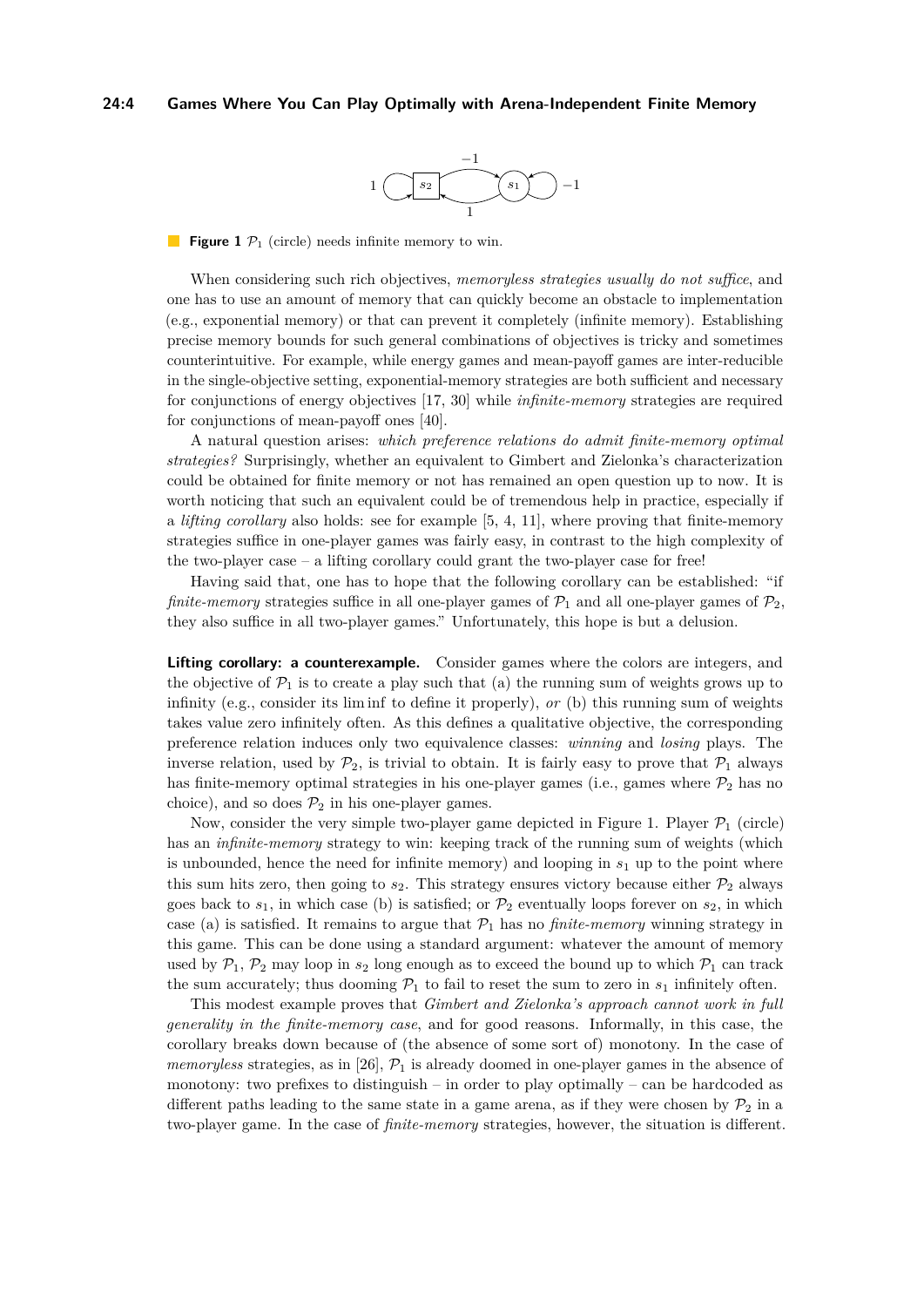In one-player games, the number of such paths that can be hardcoded in an arena is always bounded, hence finite memory might suffice to react, i.e., to keep track of which prefix is the current one and how to behave accordingly. However, in two-player games,  $\mathcal{P}_2$  might create an *infinite* number of prefixes to distinguish (using a cycle), thus requiring  $P_1$  to use infinite memory to be able to do so. This is exactly what happens in the example above: in any one-player game, the largest sum that  $\mathcal{P}_1$  has to track is bounded, whereas  $\mathcal{P}_2$  can make this sum as large as he wants in two-player games.

**Our approach.** We generalize Gimbert and Zielonka's results – characterization *and* lifting corollary – to the case of *arena-independent* finite memory. That is, we encompass *all* situations where the memory needed by the two players is *solely dependent on the preference relation* (e.g., colors, dimensions of weight vectors), and *not* on the game arena (i.e., number of edges/states). Let us take some examples.

- $\overline{\phantom{a}}$ All memoryless-determined relations – studied in [\[26\]](#page-16-0) – use arena-independent memory: the memory required, *none*, is the same for all arenas.
- $\blacksquare$  Combinations of parity objectives use arena-independent memory [\[16\]](#page-15-7): the memory only depends on the number of objectives and the number of priorities – both parameters of the preference relation, not on the size of the arena.
- Lower- and upper-bounded energy objectives also use arena-independent memory (see, e.g., [\[3,](#page-14-2) [5,](#page-15-4) [4\]](#page-15-3)): the memory only depends on the bounds and the weights – parameters of the preference relation, not on the size of the arena.
- $\blacksquare$  On the contrary, combinations of lower-bounded energy objectives (with no upper bound) require *arena-dependent* memory [\[17,](#page-16-2) [30\]](#page-16-7): it depends on the size of the arena in addition to the weights used in it. Such a setting falls outside the scope of our results.

This informal concept of arena-independent memory is transparent in our work: in all our results, we use *memory skeletons* – essentially Mealy machines without a next-action function (Section [2\)](#page-5-0) – that suffice for *all* arenas, and that are at the basis of the strategies we build. A quick look at our main concepts (Section [3\)](#page-8-0) and results (Section [4\)](#page-10-0) suffices to grasp the formalism behind this intuition.

This restriction to arena-independent memory is natural given the counterexample to a general approach presented above. It is also important to note that it is not as restrictive as it may seem, as hinted by the examples above: we are *not restricted to constant memory* but to memory only depending on the *parameters of the preference relation* (or equivalently, objective), and not of the arena. This framework thus already encompasses many objectives from the literature – e.g.,  $[19, 20, 41, 12, 5, 21, 16, 10, 14, 3, 5, 4]$  $[19, 20, 41, 12, 5, 21, 16, 10, 14, 3, 5, 4]$  $[19, 20, 41, 12, 5, 21, 16, 10, 14, 3, 5, 4]$  $[19, 20, 41, 12, 5, 21, 16, 10, 14, 3, 5, 4]$  $[19, 20, 41, 12, 5, 21, 16, 10, 14, 3, 5, 4]$  $[19, 20, 41, 12, 5, 21, 16, 10, 14, 3, 5, 4]$  $[19, 20, 41, 12, 5, 21, 16, 10, 14, 3, 5, 4]$  $[19, 20, 41, 12, 5, 21, 16, 10, 14, 3, 5, 4]$  $[19, 20, 41, 12, 5, 21, 16, 10, 14, 3, 5, 4]$  $[19, 20, 41, 12, 5, 21, 16, 10, 14, 3, 5, 4]$  $[19, 20, 41, 12, 5, 21, 16, 10, 14, 3, 5, 4]$  $[19, 20, 41, 12, 5, 21, 16, 10, 14, 3, 5, 4]$  $[19, 20, 41, 12, 5, 21, 16, 10, 14, 3, 5, 4]$  $[19, 20, 41, 12, 5, 21, 16, 10, 14, 3, 5, 4]$  $[19, 20, 41, 12, 5, 21, 16, 10, 14, 3, 5, 4]$  $[19, 20, 41, 12, 5, 21, 16, 10, 14, 3, 5, 4]$  $[19, 20, 41, 12, 5, 21, 16, 10, 14, 3, 5, 4]$  $[19, 20, 41, 12, 5, 21, 16, 10, 14, 3, 5, 4]$  $[19, 20, 41, 12, 5, 21, 16, 10, 14, 3, 5, 4]$  $[19, 20, 41, 12, 5, 21, 16, 10, 14, 3, 5, 4]$  $[19, 20, 41, 12, 5, 21, 16, 10, 14, 3, 5, 4]$ , as well as possible extensions. More details in Appendix [A.](#page-17-5)

The *arena-independent* case, which we solve here, is an exact equivalent to Gimbert and Zielonka's results in the finite-memory case: the memoryless case is de facto arena-independent. Therefore, this paper strictly generalizes [\[26\]](#page-16-0) by allowing to study any arena-independent memory skeleton instead of the unique trivial one corresponding to memoryless strategies.

**Outline of our contributions.** Informally, our characterization can be stated as follows: given a preference relation and a memory skeleton  $M$ , both players have optimal finitememory strategies based on skeleton  $\mathcal M$  in all games if and only if the relation and its inverse are M-monotone and M-selective.

These last two concepts are keys to our approach. Intuitively, they correspond to Gimbert and Zielonka's monotony and selectivity, *modulo a memory skeleton*. Recall that monotony and selectivity are related to stability of the preference relation with regard to prefix addition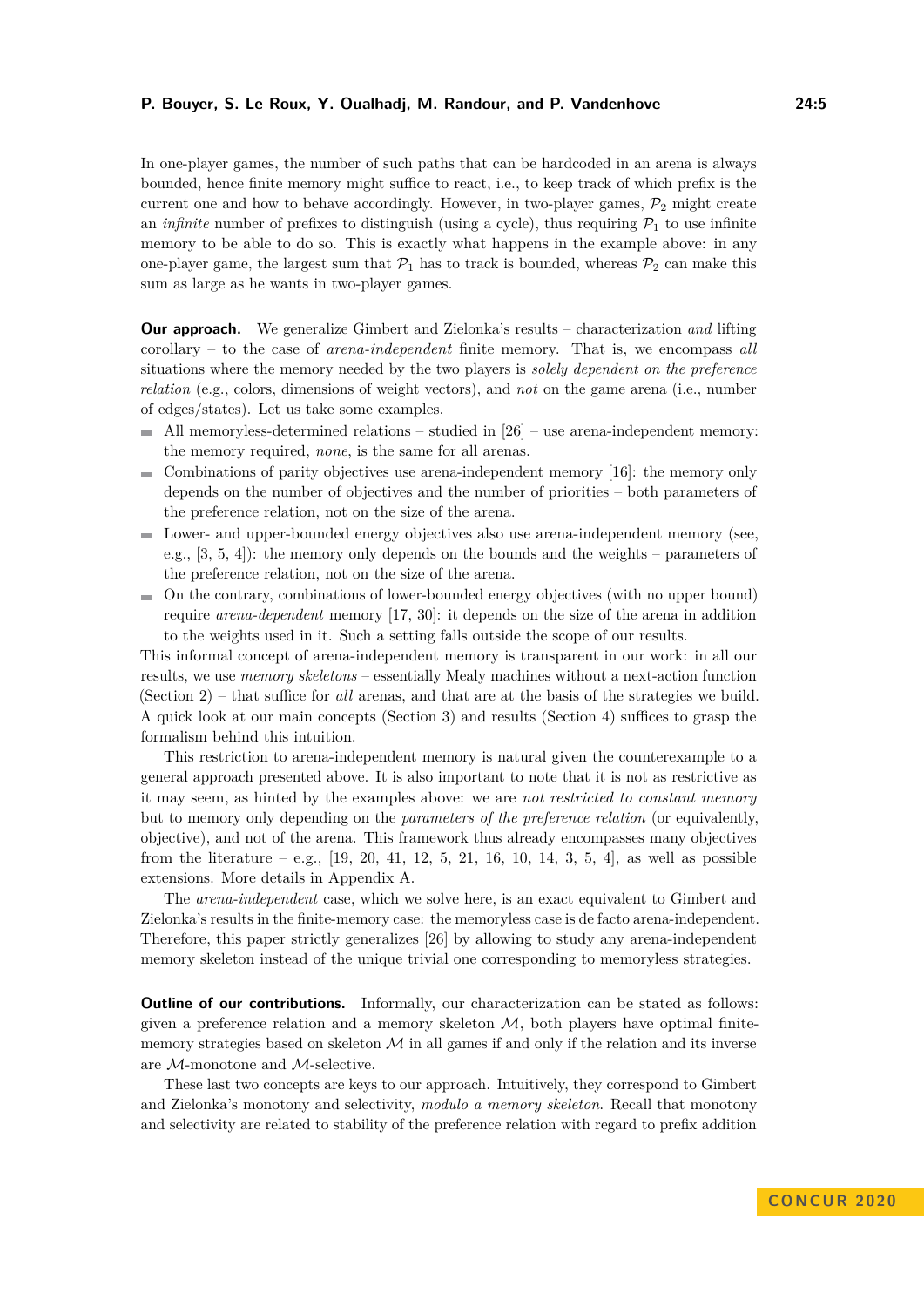## **24:6 Games Where You Can Play Optimally with Arena-Independent Finite Memory**

and cycle mixing, respectively. Our more general concepts of M*-monotony* and M*-selectivity* serve the same purpose, but they only compare sequences of colors that are deemed equivalent by the memory skeleton. For the sake of illustration, take selectivity: it implies that one has no interest in mixing different cycles of the game arena. For its generalization, the memory skeleton is taken into account:  $M$ -selectivity implies that one has no interest in mixing cycles of the game arena *that are read as cycles on the same memory state in the skeleton* M.

Let us give a quick breakdown of our paper. Due to space constraints, we only provide an intuitive overview of our results and technical approach in this conference version: formal details and proofs, along with additional results, can be found in the full article [\[6\]](#page-15-10).

In Section [2,](#page-5-0) we introduce some basic notions, including the memory skeletons, and we establish several technical results. We also discuss *optimal strategies* and *Nash equilibria*. In Section [3,](#page-8-0) we introduce  $M$ -monotony and  $M$ -selectivity, cornerstones of our work. We also present two essential tools: *prefix-covers* and *cyclic-covers* of arenas. Section [4](#page-10-0) states formally our characterization (Theorem [9\)](#page-10-1), as well as the corresponding lifting corollary (Corollary [10\)](#page-10-2), from one-player to two-player games. We show an example of application in Section [5.](#page-11-0) Finally, we give an overview of the technical highlights of our approach in Section  $6 -$  its details are broken down in several intermediate results in our full paper [\[6\]](#page-15-10).

In a nutshell, the proof of the characterization (Theorem [9\)](#page-10-1) is split in two. We first establish that (the sufficiency of) finite memory based on  $M$  implies  $M$ -monotony and M-selectivity of the preference relation. The crux is to build game arenas based on automata recognizing the languages involved in the two concepts, and to use the existence of finitememory optimal strategies in these arenas to prove that  $M$ -monotony and  $M$ -selectivity hold. To prove the converse implication, we proceed in two steps, first establishing the existence of *memoryless* optimal strategies in "covered" arenas, and then building on it to obtain the existence of *finite-memory* optimal strategies in general arenas. The main technical tools we use are Nash equilibria and the aforementioned notions of prefix-covers and cyclic-covers.

Alongside the technical details, we analyze our characterization in Appendix [A:](#page-17-5) we highlight some limitations and interesting features, compare our techniques with Gimbert and Zielonka's, discuss our place in the research landscape, and sketch directions for future work. Let us just stress already that our result – relating a memory skeleton  $M$  and preference relations for which this skeleton suffices – cannot be obtained by simply considering product arenas and invoking Gimbert and Zielonka's result on memoryless determinacy [\[26\]](#page-16-0). While, of course, memoryless strategies on product arenas correspond to memoryfull strategies on original arenas (as we will formally establish in Lemma [1\)](#page-8-1), invoking [\[26\]](#page-16-0) requires to be able to quantify on *all* arenas, not only *product* arenas. Filling this gap is exactly the goal of this paper, and it is made possible through the new concepts we sketched above.

## <span id="page-5-0"></span>**2 Preliminaries**

We only give here the notions and results necessary to understand this overview. Necessary notions and results – some of them interesting in their own right – to understand the technical details of the approach are found in the full paper [\[6\]](#page-15-10).

**Automata and languages of colors.** Let *C* be an arbitrary set of *colors*. We assume knowledge of *non-deterministic finite-state automata (NFA)*, which recognize *regular languages*. For any finite subset  $B \subseteq C$ , we denote by  $Reg(B)$  the set of all regular languages over *B*. Let  $\mathcal{R}(C) = \bigcup_{B \subseteq C, |B| < \infty} \mathsf{Reg}(B)$ , that is, all the regular languages built over *C*.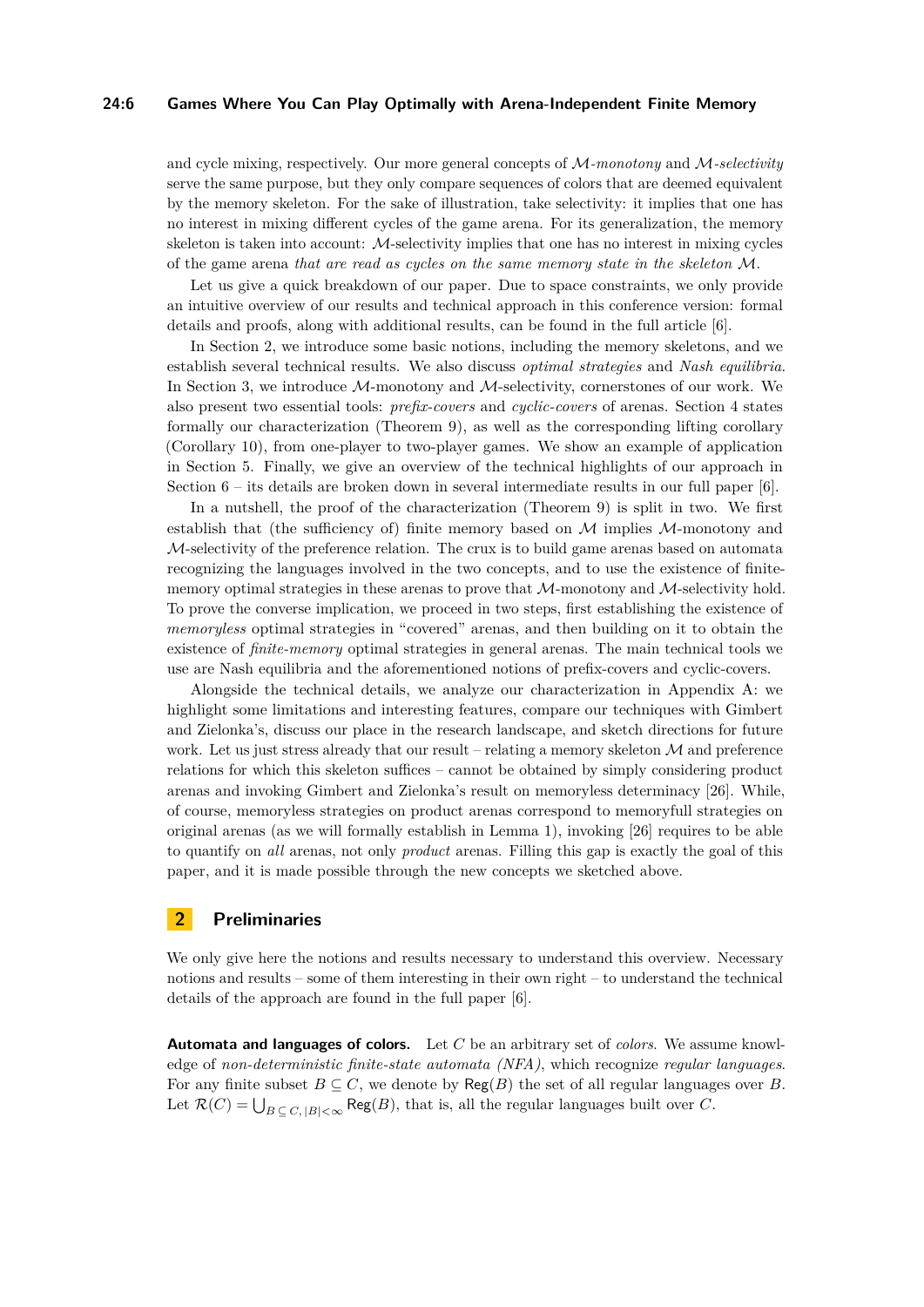Let  $K \subseteq C^*$  be a language of *finite* words. We write  $\mathsf{Prefs}(K)$  for the set of all *prefixes* of words in *K*. We define the set of *infinite* words  $[K] = \{w = c_1 \ldots \in C^{\omega} \mid \forall n \geq 1, c_1 \ldots c_n \in C^{\omega} \}$  $\text{Prefs}(K)$ , which contains all infinite words for which every finite prefix is a prefix of a word in *K*. Intuitively, if *K* is regular, [*K*] is the language of infinite words that correspond to infinite paths that can always branch and reach a final state, on an automaton for *K*. Given a finite word  $w \in C^*$  and a language  $K \subseteq C^*$ , we write  $wK$  for their concatenation, i.e., the language  $wK = \{w' = ww'' \mid w'' \in K\} \subseteq C^*$ .

**Arenas.** We consider two players: player  $1(\mathcal{P}_1)$  and player  $2(\mathcal{P}_2)$ . An *arena* is a tuple  $\mathcal{A} = (S_1, S_2, E)$  such that  $S = S_1 \oplus S_2$  (disjoint union) is a finite set of *states* partitioned into states of  $\mathcal{P}_1$  (*S*<sub>1</sub>) and  $\mathcal{P}_2$  (*S*<sub>2</sub>), and  $E \subseteq S \times C \times S$  is a finite set of *edges*. Let col:  $E \to C$  be the projection of edges to *colors* and col its natural extension to *sequences* of edges. For an edge  $e \in E$ , we use  $\text{in}(e)$  and  $\text{out}(e)$  to denote its starting state and arrival state respectively, i.e.,  $e = (\text{in}(e), \text{col}(e), \text{out}(e))$ . We assume all arenas to be non-blocking, i.e., for all  $s \in S$ , there exists  $e \in E$  such that  $\text{in}(e) = s$ . For  $i \in \{1, 2\}$ , we call an arena  $\mathcal{A} = (S_1, S_2, E)$  a  $\mathcal{P}_i$ 's *one-player arena* if for all  $s \in S_{3-i}$ ,  $|\{e \in E \mid \text{in}(e) = s\}| = 1 - \text{that is}, \mathcal{P}_{3-i}$  has no choice.

Let Hists( $A, s$ ) denote the *histories* in A from  $s \in S$ , i.e., finite sequences of edges  $\rho = e_1 \ldots e_n \in E^+$  such that  $\text{in}(e_1) = s$  and for all  $i, 1 \leq i < n$ ,  $\text{out}(e_i) = \text{in}(e_{i+1})$ . Let Plays( $A, s$ ) denote the *plays* in A from  $s \in S$ , i.e., infinite sequences  $\pi = e_1 e_2 \dots \in E^{\omega}$  such that  $\text{in}(e_1) = s$  and for all  $i \geq 1$ ,  $\text{out}(e_i) = \text{in}(e_{i+1})$ . We write  $\text{Hist}(A, S')$  and  $\text{Plays}(A, S')$ for unions over  $S' \subseteq S$ , and write  $Hists(\mathcal{A})$  and  $Plays(\mathcal{A})$  for the unions over all states of  $\mathcal{A}$ .

Let  $\rho = e_1 \ldots e_n \in \text{Hist}(\mathcal{A})$  (resp.  $\pi = e_1e_2 \ldots \in \text{Plays}(\mathcal{A})$ ): we extend the operator in to histories (resp. plays) by identifying  $\text{in}(\rho)$  (resp.  $\text{in}(\pi)$ ) to  $\text{in}(e_1)$ . We proceed similarly for out and histories:  $\text{out}(\rho) = \text{out}(e_n)$ . For the sake of convenience, we consider that any set Hists( $A, s$ ) contains the *empty history*  $\lambda_s$  such that  $\text{in}(\lambda_s) = \text{out}(\lambda_s) = s$ . We write Hists<sub>*i*</sub>(*A*, *s*) and Hists<sub>*i*</sub>(*A*) for the subsets of histories  $\rho$  such that  $\text{out}(\rho) \in S_i$ ,  $i \in \{1,2\}$ , i.e., histories whose last state belongs to  $\mathcal{P}_i$ . For any set  $H \subseteq H$ ists(A), we write  $col(H)$  for its projection to colors, i.e.,  $\widehat{\text{col}}(H) = {\widehat{\text{col}}(\rho) | \rho \in H}$ . We do the same for sets of plays.

**Memory skeletons.** A *memory skeleton* is a tuple  $\mathcal{M} = (M, m_{\text{init}}, \alpha_{\text{upd}})$  where M is a *finite* set of *states*,  $m_{\text{init}} \in M$  is a fixed *initial* state and  $\alpha_{\text{upd}} : M \times C \to M$  is an *update function*. We write  $\widehat{\alpha_{\text{upd}}}$  for the natural extension of  $\alpha_{\text{upd}}$  to sequences in  $C^*$ . Memory skeletons are deterministic and might have an *infinite* number of transitions in centrat to NFA. We define deterministic and might have an *infinite* number of transitions, in contrast to NFA. We define the *trivial memory skeleton* as  $\mathcal{M}_{\text{triv}} = (M = \{m_{\text{init}}\}, m_{\text{init}}, \alpha_{\text{upd}} : \{m_{\text{init}}\} \times C \rightarrow \{m_{\text{init}}\}$ : it permits to formalize memoryless strategies [\[26\]](#page-16-0) in our framework.

Let  $\mathcal{M} = (M, m_{\text{init}}, \alpha_{\text{upd}})$  be a skeleton. For  $m, m' \in M$ , we define the language  $L_{m,m'} =$  $\{w \in C^* \mid \widehat{\alpha_{\text{upd}}}(m, w) = m'\}$  that contains all words that can be read from *m* to *m'* in *M*.

Let  $\mathcal{M}^1 = (M^1, m_{\text{init}}^1, \alpha_{\text{upd}}^1)$  and  $\mathcal{M}^2 = (M^2, m_{\text{init}}^2, \alpha_{\text{upd}}^2)$ . Their *product*  $\mathcal{M}^1 \otimes \mathcal{M}^2$  is the memory skeleton  $\mathcal{M} = (M, m_{\text{init}}, \alpha_{\text{upd}})$  where  $M = M^1 \times M^2$ ,  $m_{\text{init}} = (m_{\text{init}}^1, m_{\text{init}}^2)$ , and, for all  $m^1 \in M^1$ ,  $m^2 \in M^2$ ,  $c \in C$ ,  $\alpha_{\text{upd}}((m^1, m^2), c) = (\alpha_{\text{upd}}^1(m^1, c), \alpha_{\text{upd}}^2(m^2, c))$ . That is, the memories are updated in parallel when a color is read.

**Product arenas.** Let  $\mathcal{A} = (S_1, S_2, E)$  be an arena and  $\mathcal{M} = (M, m_{\text{init}}, \alpha_{\text{upd}})$  be a skeleton. Their *product*  $A \times M$  is the arena  $(S'_1, S'_2, E')$  where  $S'_1 = S_1 \times M$ ,  $S'_2 = S_2 \times M$ , and  $E' \subseteq S' \times C \times S'$ , with  $S' = S'_1 \oplus S'_2$ , is such that  $((s_1, m_1), c, (s_2, m_2)) \in E'$  if and only if  $(s_1, c, s_2) \in E$  and  $\alpha_{\text{und}}(m_1, c) = m_2$ . That is, the memory is updated according to the colors of the edges in *E*. Though M might contain an infinite number of transitions,  $A \times M$  is always finite, as E is finite. Since we assume A is non-blocking, it is also the case of  $A \times M$ .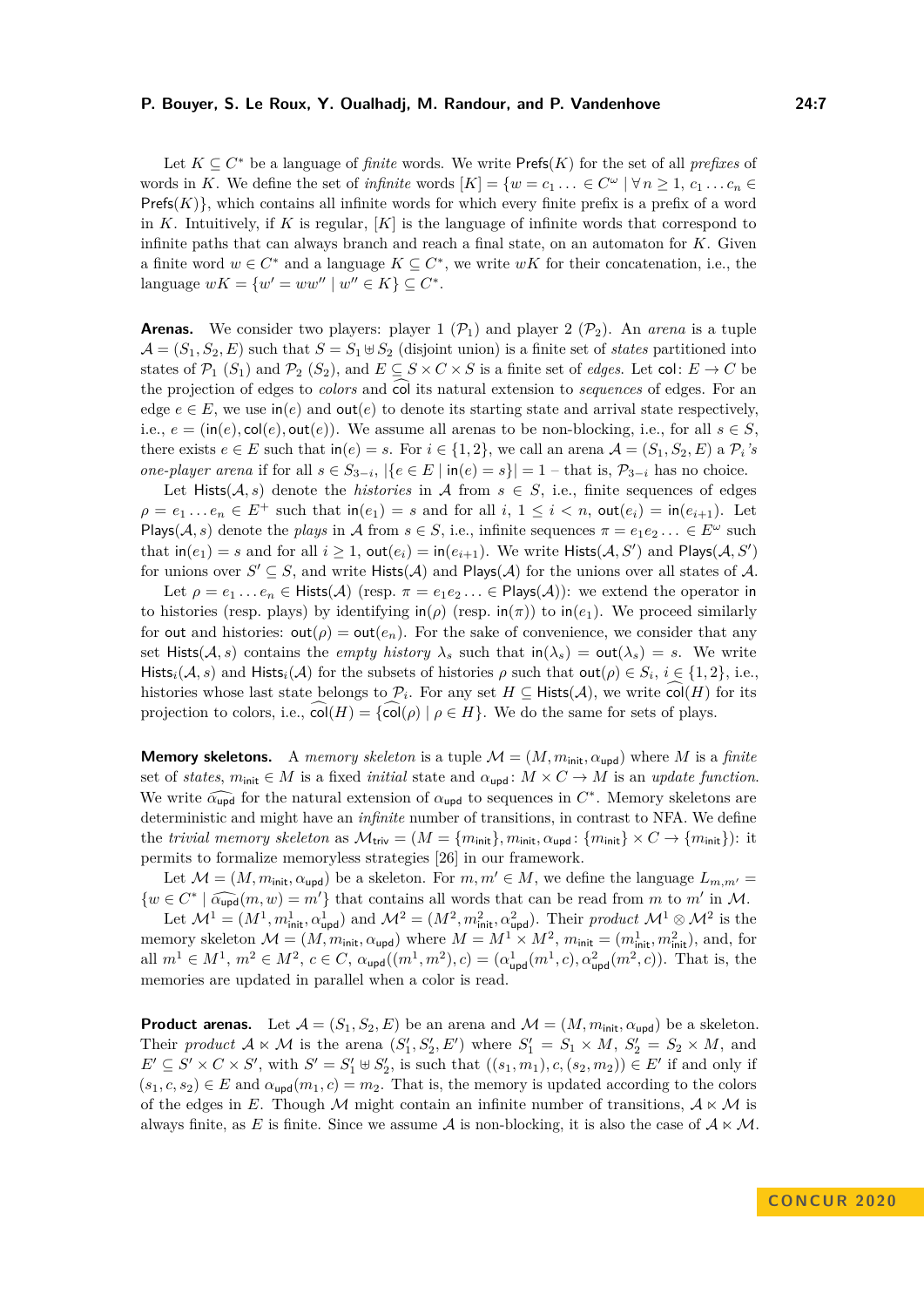## **24:8 Games Where You Can Play Optimally with Arena-Independent Finite Memory**

**Strategies.** A *strategy*  $\sigma_i$  for  $\mathcal{P}_i$ ,  $i \in \{1,2\}$ , on arena  $\mathcal{A} = (S_1, S_2, E)$ , is a function  $\sigma_i$ : Hists $_i(\mathcal{A}) \to E$  such that for all  $\rho \in \mathsf{Hists}_i(\mathcal{A}), \mathsf{in}(\sigma_i(\rho)) = \mathsf{out}(\rho)$ . Let  $\Sigma_i(\mathcal{A})$  be the set of all strategies of  $\mathcal{P}_i$  on A. A *finite-memory strategy*  $\sigma_i$  can be encoded as a *Mealy machine*, i.e., a skeleton  $\mathcal{M} = (M, m_{\text{init}}, \alpha_{\text{upd}})$  with transitions over a *finite subset of colors*  $B \subseteq C$ , enriched with a *next-action function*  $\alpha_{\text{nat}}$ :  $M \times S_i \to E$  such that for all  $m \in M$ ,  $s \in S_i$ ,  $\text{in}(\alpha_{\text{next}}(m, s)) = s$ . Given a Mealy machine  $\Gamma_{\sigma_i} = (\mathcal{M}, \alpha_{\text{next}})$ , strategy  $\sigma_i$  is defined as follows:  $\forall s \in S_i$ ,  $\sigma_i(\lambda_s) = \alpha_{\textsf{nxt}}(m_{\textsf{init}}, s)$ ,

 $\forall \rho \cdot e \in \mathsf{Hists}_i(\mathcal{A}),\, e \in E,\, \sigma_i(\rho \cdot e) = \alpha_{\mathsf{nxt}}\left(\widehat{\alpha_{\mathsf{upd}}}\left(m_{\mathsf{init}}, \widehat{\mathsf{col}}\left(\rho \cdot e\right)\right), \mathsf{out}(e)\right).$ 

Let  $\Sigma_i^{\text{FM}}(\mathcal{A})$  be the finite-memory strategies of  $\mathcal{P}_i$  on  $\mathcal{A}$ . We say that a strategy  $\sigma_i \in \Sigma_i^{\text{FM}}(\mathcal{A})$ is *based on memory skeleton* M if it can be encoded as a Mealy machine  $\Gamma_{\sigma_i} = (\mathcal{M}, \alpha_{\text{next}})$ , as above. We implicitly assume that strategies of  $\Sigma_i^{\text{FM}}(\mathcal{A})$  are built by restricting the transitions of their skeleton  $M$  to the actual subset of colors appearing in  $A$ . A strategy  $\sigma_i$  is *memoryless* if it is a function  $\sigma_i: S_i \to E$ , or equivalently, if it is based on  $\mathcal{M}_{\text{triv}}$ .

We write Plays( $A, s, \sigma_i$ ) for the plays *consistent* with a strategy  $\sigma_i$  of  $\mathcal{P}_i$  from a state *s*, i.e., plays  $\pi = e_1e_2... \in \text{Plays}(\mathcal{A}, s)$  such that for all  $\rho = e_1...e_n$ , out $(\rho) \in S_i \implies \sigma_i(\rho) = e_{n+1}$ . We write Plays( $A, s, \sigma_1, \sigma_2$ ) for the singleton set containing the unique play consistent with a couple of strategies for the two players. We use similar notations for histories.

**Preference relations.** Let  $\subseteq$  be a total preorder on  $C^{\omega}$ , called *preference relation*. We consider *antagonistic* games, where the objective of  $P_1$  is to create the best possible play with regard to  $\subseteq$  whereas the objective of  $\mathcal{P}_2$  is the opposite. That is,  $\mathcal{P}_2$  uses the inverse relation  $\sqsubseteq^{-1}$ . This corresponds to *zero-sum* games when using a quantitative framework.

Given  $w, w' \in C^{\omega}$ , we write  $w \sqsubset w'$  if we have  $\neg(w' \sqsubseteq w)$  since the preorder is total. We extend  $\subseteq$  to subsets: for  $W, W' \subseteq C^{\omega}, W \sqsubseteq W' \iff \forall w \in W, \exists w' \in W', w \sqsubseteq w'$ . We also write  $W \sqsubset W' \iff \exists w' \in W', \forall w \in W, w \sqsubset w'.$  Note that  $W \sqsubset W' \iff \neg(W' \sqsubseteq W)$ .

To compare a word  $w \in C^{\omega}$  with a language  $K \subseteq C^{\omega}$ , we simply identify it to  $\{w\}$ .

**Games.** A (deterministic turn-based two-player) *game* is a tuple  $\mathcal{G} = (\mathcal{A}, \sqsubseteq)$  where  $\mathcal{A}$  is an arena and  $\Box$  is a preference relation. All classical objectives from the literature (both qualitative and quantitative) can be expressed in the general framework of preference relations (see Example 3 in [\[6\]](#page-15-10)). For  $i \in \{1, 2\}$ , a  $\mathcal{P}_i$ *'s one-player game* is a game  $\mathcal{G} = (\mathcal{A}, \sqsubseteq)$  such that  $A$  is a  $\mathcal{P}_i$ 's one-player arena.

**Optimal strategies.** Let  $\mathcal{G} = (\mathcal{A}, \sqsubseteq)$  be a game on arena  $\mathcal{A} = (S_1, S_2, E)$ . Given a  $\mathcal{P}_i$ strategy  $\sigma_i \in \Sigma_i(\mathcal{A})$  and a state  $s \in S$ , we define

$$
\mathsf{UCol}_{\sqsubseteq}(\mathcal{A}, s, \sigma_i) = \{ w \in C^{\omega} \mid \exists \sigma_{3-i} \in \Sigma_{3-i}(\mathcal{A}), \text{ col}(\mathsf{Plays}(\mathcal{A}, s, \sigma_1, \sigma_2)) \sqsubseteq w \},\
$$
  

$$
\mathsf{DCol}_{\sqsubseteq}(\mathcal{A}, s, \sigma_i) = \{ w \in C^{\omega} \mid \exists \sigma_{3-i} \in \Sigma_{3-i}(\mathcal{A}), w \sqsubseteq \widehat{\text{col}}(\mathsf{Plays}(\mathcal{A}, s, \sigma_1, \sigma_2)) \}.
$$

Note that DCol<sub>⊏</sub>(*A*, *s*, *σ*<sub>*i*</sub>) = UCol<sub>⊏</sub>-1(*A*, *s*, *σ*<sub>*i*</sub>). Intuitively, UCol<sub>⊏</sub> and DCol<sub>⊏</sub> represent the *upward* and *downward closures* of sequences of colors (consistent with a strategy) with respect to the preference relation.

Taking the standpoint of  $\mathcal{P}_1$ , we say that  $\sigma_1 \in \Sigma_1(\mathcal{A})$  is *at least as good as*  $\sigma'_1 \in \Sigma_1(\mathcal{A})$  ${\rm from} \ s \in S$  if  ${\sf UCol}_\sqsubseteq(\mathcal{A}, s, \sigma_1) \subseteq {\sf UCol}_\sqsubseteq(\mathcal{A}, s, \sigma'_1)$ . Intuitively,  $\sigma_1$  is at least as good as  $\sigma'_1$  if the "worst-case" plays consistent with  $\sigma_1$  are at least as good as the ones consistent with  $\sigma'_1$ . The UCol operator is useful to define this notion properly even in the case where there is no "worst-case" play (i.e., if the infimum used in the classical quantitative setting is not reached). Similar notions have been used before, e.g., in [\[36\]](#page-17-6). Symmetrically, for  $\mathcal{P}_2$ , we say that  $\sigma_2 \in \Sigma_2(\mathcal{A})$  is at least as good as  $\sigma_2' \in \Sigma_2(\mathcal{A})$  from  $s \in S$  if  $\mathsf{DCol}_{\sqsubseteq}(\mathcal{A}, s, \sigma_2) \subseteq \mathsf{DCol}_{\sqsubseteq}(\mathcal{A}, s, \sigma_2').$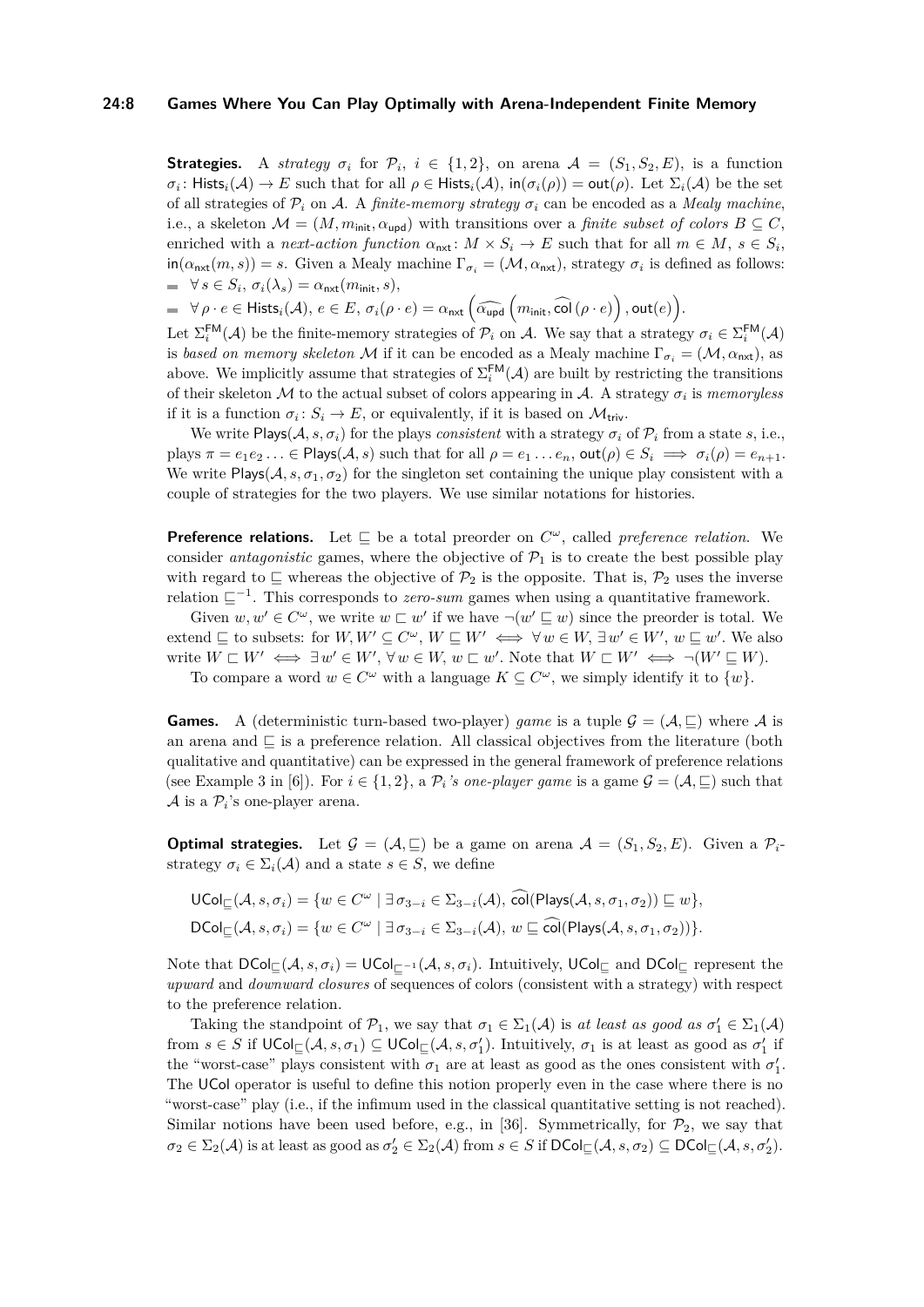Now, we say that  $\sigma_i \in \Sigma_i(\mathcal{A})$  of  $\mathcal{P}_i$  is *optimal* from  $s \in S$ , aka *s*-optimal, if it is at least as good as every other  $\sigma'_i \in \Sigma_i(\mathcal{A})$  from *s*. We extend this notation to subsets of states in the natural way, and we say that a strategy  $\sigma_i$  is *uniformly-optimal* if it is *S*-optimal.

Our goal is to characterize the preference relations that admit *uniformly-optimal finitememory (UFM) strategies based on a given skeleton* M in all arenas. We also discuss the simpler case of *uniformly-optimal memoryless (UML) strategies*, which corresponds to the subcase studied by Gimbert and Zielonka [\[26\]](#page-16-0), using the trivial skeleton  $\mathcal{M}_{\text{triv}}$ .

In that respect, the following link is important to observe.

<span id="page-8-1"></span>**I** Lemma 1. Let  $\mathcal{G} = (\mathcal{A}, \sqsubseteq)$  be a game on arena  $\mathcal{A} = (S_1, S_2, E)$ . Let  $\mathcal{M} = (M, m_{\text{init}}, \alpha_{\text{und}})$ *be a memory skeleton and let*  $\sigma_i \in \Sigma_i^{\text{FM}}(\mathcal{A})$  *be a finite-memory strategy encoded by the Mealy machine*  $\Gamma_{\sigma_i} = (\mathcal{M}, \alpha_{\text{nxt}})$ *. Then,*  $\sigma_i$  *is a UFM strategy in* G *if and only if*  $\alpha_{\text{nxt}}$  *corresponds to an*  $(S \times \{m_{\text{init}}\})$ -optimal memoryless strategy in  $\mathcal{G}' = (\mathcal{A} \times \mathcal{M}, \sqsubseteq)$ .

**Nash equilibria.** We use Nash equilibria [\[34\]](#page-17-7) as tools to establish the existence of optimal strategies in some of our proofs. Let  $\mathcal{G} = (\mathcal{A}, \sqsubseteq)$  be a game on arena  $\mathcal{A} = (S_1, S_2, E)$ . Formally, a *Nash equilibrium* (NE) from a state  $s \in S$  is a couple of strategies  $(\sigma_1, \sigma_2) \in \Sigma_1(\mathcal{A}) \times \Sigma_2(\mathcal{A})$ such that, for all  $\sigma'_1 \in \Sigma_1(\mathcal{A}), \sigma'_2 \in \Sigma_2(\mathcal{A}),$ 

<span id="page-8-3"></span> $\widehat{\text{col}}(\text{Plays}(\mathcal{A}, s, \sigma'_1, \sigma_2)) \sqsubseteq \widehat{\text{col}}(\text{Plays}(\mathcal{A}, s, \sigma_1, \sigma_2)) \sqsubseteq \widehat{\text{col}}(\text{Plays}(\mathcal{A}, s, \sigma_1, \sigma'_2))$ ))*.* (1)

Similarly to optimal strategies, we call an NE *uniform* if it is an NE from all states  $s \in S$ .

The connection between *optimal strategies* and *Nash equilibria* in our specific context of *antagonistic* games is interesting to discuss, especially with respect to Gimbert and Zielonka's original work [\[26\]](#page-16-0). We defer this discussion to [\[6\]](#page-15-10) due to space constraints, and only provide here a brief account of the results one has to know to understand this overview. First, NE are de facto pairs of optimal strategies. Second, it is possible to mix different NE.

<span id="page-8-2"></span>► **Lemma 2.** *Let*  $\mathcal{G} = (\mathcal{A}, \sqsubseteq)$  *be a game on arena*  $\mathcal{A} = (S_1, S_2, E)$ *, and let*  $s \in S$  *be a state.* Let  $(\sigma_1^a, \sigma_2^a)$  and  $(\sigma_1^b, \sigma_2^b) \in \Sigma_1(\mathcal{A}) \times \Sigma_2(\mathcal{A})$  be two Nash equilibria from s. Then,  $(\sigma_1^a, \sigma_2^b)$  is *also a Nash equilibrium from s.*

<span id="page-8-4"></span>► Remark 3. Lemma [2](#page-8-2) crucially relies on the assumption (transparent in our definition of Nash equilibrium) that we consider *antagonistic* games, that is,  $P_2$  uses the inverse preference relation  $\sqsubseteq^{-1}$ .

# <span id="page-8-0"></span>**3 Concepts**

**Generalizing monotony and selectivity.** As seen in Section [1,](#page-1-0) Gimbert and Zielonka's characterization [\[26\]](#page-16-0) relies on *monotony* and *selectivity* of the preference relation. The main difference between their technical approach and ours is the following. In the memoryless setting, all the reasoning can be *abstracted away* from the underlying arena and done on sequences of colors. In the finite-memory one, however, one has to pay attention to how sequences of colors are composed and compared, to maintain consistency with regard to the memory and the game arena. This need to intertwine abstract reasoning on arbitrary sequences of colors with concrete tracking of memory updates is the key obstacle to overcome.

Much of our effort was thus spent on trying to define concepts that would preserve the elegance of monotony and selectivity while allowing us to lift the theory to the finite-memory case. As often the case, the good concepts turned out to be the most natural ones, capturing the intuitive idea that one needs monotony and selectivity *modulo a memory skeleton*.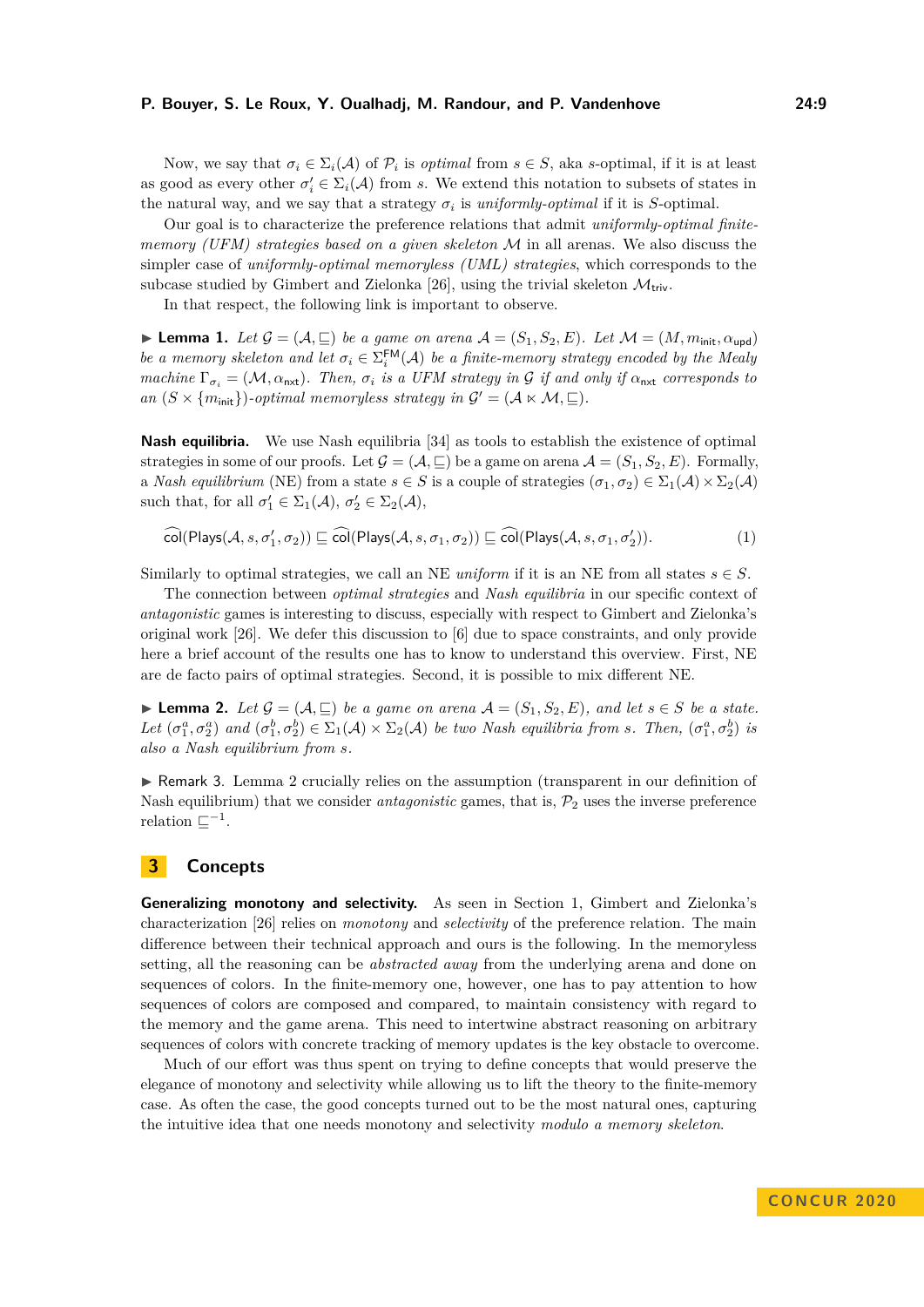$\blacktriangleright$  **Definition 4** (M-monotony). Let  $\mathcal{M} = (M, m_{init}, \alpha_{\text{und}})$  be a memory skeleton. A preference *relation*  $\subseteq$  *is* M-monotone *if for all*  $m \in M$ *, for all*  $K_1, K_2 \in \mathcal{R}(C)$ *,* 

<span id="page-9-0"></span>
$$
(\exists w \in L_{m_{\text{init}},m}, [wK_1] \sqsubset [wK_2]) \implies (\forall w' \in L_{m_{\text{init}},m}, [w'K_1] \sqsubseteq [w'K_2]). \tag{2}
$$

Recall that a skeleton  $M$  has a fixed initial state  $m_{\text{init}}$ . Intuitively,  $M$ -monotony extends Gimbert and Zielonka's monotony by comparing prefixes *belonging to the same language*  $L_{m_{\text{init}},m}$ , that is, prefixes that are deemed equivalent by skeleton  $M$ . This property roughly captures that  $\subseteq$  is *stable with regard to prefix addition*, for memory-equivalent prefixes.

The original monotony notion is equivalent to our  $M$ -monotony with  $M$  being the trivial skeleton  $\mathcal{M}_{\text{triv}}$ : that is, the memoryless case is naturally a subcase of our framework.

 $\triangleright$  **Definition 5** (*M*-selectivity). Let  $\mathcal{M} = (M, m_{\text{init}}, \alpha_{\text{upd}})$  be a memory skeleton. A preference *relation*  $\subseteq$  *is*  $M$ -selective *if for all*  $w \in C^*$ ,  $m = \widehat{\alpha_{\text{upd}}}(m_{\text{init}}, w)$ , *for all*  $K_1, K_2 \in \mathcal{R}(C)$  *such that*  $K_1, K_2 \subseteq L_{m,m}$ *, for all*  $K_3 \in \mathcal{R}(C)$ *,* 

<span id="page-9-1"></span>
$$
[w(K_1 \cup K_2)^* K_3] \sqsubseteq [wK_1^*] \cup [wK_2^*] \cup [wK_3]. \tag{3}
$$

Similarly, M*-selectivity* extends Gimbert and Zielonka's selectivity by asking one to compare sequences of colors *belonging to the same language Lm,m*, that is, sequences read as cycles on the memory skeleton. Note also that the memory state *m* should be consistent with the prefix  $w$  read from the initial memory state  $m_{init}$ . This property roughly captures that  $\subseteq$  is *stable with regard to cycle mixing*, for memory-equivalent cycles.

Again, the original selectivity notion is exactly equivalent to  $\mathcal{M}_{\text{triv}}$ -selectivity.

In a nutshell, M-monotony deals with prefixes up to the first cycle (on memory) and  $M$ -selectivity deals with the cycles thereafter; we will see that memory skeletons can be built in a compositional way based on these two orthogonal yet complementary tasks.

Our notions respect the natural intuition that access to additional memory should always be helpful: if a skeleton  $M$  is sufficient to classify sequences of colors in a way that guarantees  $M$ -monotony and  $M$ -selectivity, then it should also be the case for "more powerful" skeletons.

<span id="page-9-2"></span>**Example 1** Lemma 6. Let M and M' be two memory skeletons. If  $\subseteq$  is M-monotone (resp. M $selective)$  then, it is also ( $M \otimes M'$ )-monotone (resp. ( $M \otimes M'$ )-selective).

**Prefix-covers and cyclic-covers.** While the concepts of M-monotony and M-selectivity are the primordial ones for stating the characterization, we still need two additional notions to prove it. Let us sketch the issue. To prove that monotone and selective preference relations yield UML strategies, Gimbert and Zielonka deploy an *inductive argument* on the number of choices in an arena. Intuitively, we want to use a similar approach for UFM strategies, but because of the unavoidable coupling between the memory skeleton and the arena (e.g., Lemma [1\)](#page-8-1), the induction argument breaks, as adding one choice in the arena results in adding many in the *product arena* (as many as there are memory states), where the reasoning needs to take place. New insight and techniques are thus needed to patch this scheme.

To solve this issue, *we decouple the two aspects*. We first establish that, on arenas that inherently share the same good properties as product arenas (i.e., they already "classify" prefixes and cycles as the memory would), we can deploy the induction argument and obtain UML strategies. Then, we obtain UFM strategies on *general* arenas as a corollary. The crux is identifying such "good" arenas: this is done through the following notions.

**I Definition 7** (Prefix-covers and cyclic-covers). Let  $\mathcal{M} = (M, m_{init}, \alpha_{\text{uod}})$  be a memory *skeleton and*  $\mathcal{A} = (S_1, S_2, E)$  *be an arena. Let*  $S_{\text{cov}} \subseteq S$ *.*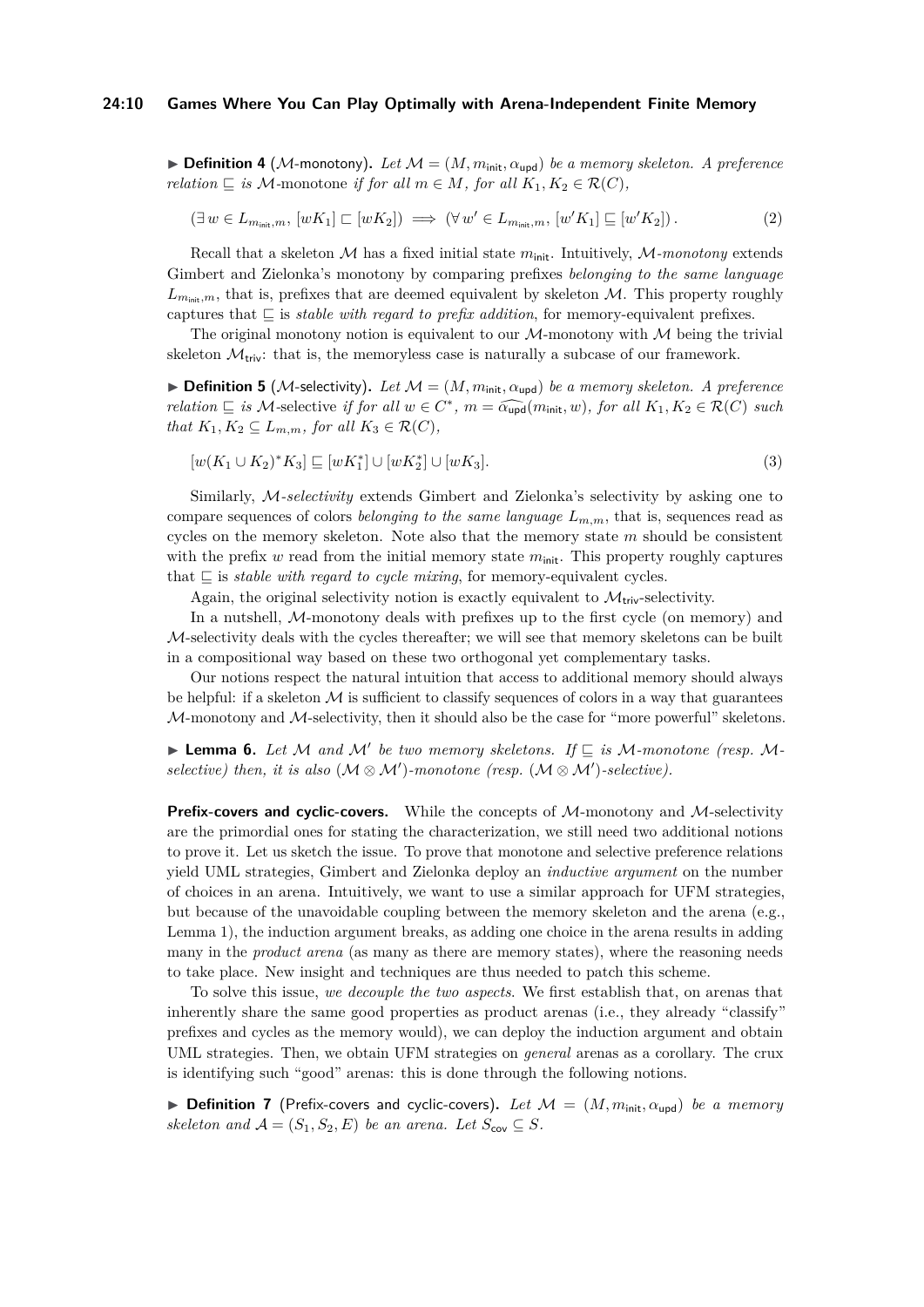*We say that*  $M$  *is a prefix-cover of*  $S_{cov}$  *in*  $A$  *if for all*  $s \in S$ *, there exists*  $m_s \in M$  *such that, for all*  $\rho \in \text{Hist}(A)$  *such that*  $\text{in}(\rho) \in S_{\text{cov}}$ ,  $\text{out}(\rho) = s$  *and such that for all*  $\rho'$  *proper prefix of*  $\rho$ ,  $\text{out}(\rho') \neq s$ , we have  $\widehat{\alpha_{\text{upd}}}(m_{\text{init}}, \widehat{\text{col}}(\rho)) = m_s$ .<br>We say that A4 is a system as  $\widehat{S}$ , in A if for all

*We say that* M *is a cyclic-cover of*  $S_{\text{cov}}$  *in* A *if for all*  $\rho \in \text{Hist}(A)$  *such that*  $\text{in}(\rho) \in S_{\text{cov}}$ *, if*  $s = \text{out}(\rho)$  *and*  $m = \widehat{\alpha_{\text{upd}}}(m_{\text{init}}, \widehat{\text{col}}(\rho))$ *, for all*  $\rho' \in \text{Hist}(\mathcal{A})$  *such that*  $\text{in}(\rho') = \text{out}(\rho') = s$ *,*  $\widehat{\alpha_{\text{upd}}}(m, \text{col}(\rho')) = m$ .

Intuitively, M is a prefix-cover for a set of states  $S_{\text{cov}}$  if the histories starting in  $S_{\text{cov}}$  and visiting a given state  $s \in S$  for the first time are read up to the same memory state in the memory skeleton. Similarly, M is a cyclic-cover of A if the cycles of A are read as cycles in the memory skeleton, once the memory has been initialized properly.

As hinted above, the canonical example of a prefix- and cyclic-covered arena is a product arena (but many more may be in this case; it is beneficial to be general with these concepts).

**I Lemma 8.** Let  $M = (M, m_{\text{init}}, \alpha_{\text{upd}})$  be a memory skeleton and  $A = (S_1, S_2, E)$  be an *arena. Then M is a prefix- and cyclic-cover for*  $S_{\text{cov}} = S \times \{m_{\text{init}}\}$  *in*  $A \times M$ *.* 

## <span id="page-10-0"></span>**4 Characterization**

<span id="page-10-1"></span>**Equivalence.** We now have the necessary ingredients to state our equivalence result.

**Find 1 E E E C** *C C <i>C be a preference relation and let M <i>be a memory skeleton. Then, both players have UFM strategies based on memory skeleton* M *in all games*  $\mathcal{G} = (\mathcal{A}, \sqsubseteq)$ *if and only if*  $\subseteq$  *and*  $\subseteq$ <sup>-1</sup> *are* M-monotone and M-selective.

We state this theorem broadly and with a *focus on UFM strategies*. The actual results we have for each direction of the equivalence – see [\[6,](#page-15-10) Section 4 and Section 5] – are a bit stronger, of wider applicability and/or more interesting, but this statement carries the take-home message of our work. It is also meant to mirror the seminal result of Gimbert and Zielonka [\[26,](#page-16-0) Theorem 2]: their result can be retrieved from Theorem [9](#page-10-1) by taking the trivial memory skeleton Mtriv. As such, our work brings a *strict generalization of Gimbert and Zielonka's results* [\[26\]](#page-16-0) to the finite-memory case.

**Lifting corollary.** As discussed in Section [1,](#page-1-0) the work of Gimbert and Zielonka contains not one, but *two* great results. Alongside the aforementioned equivalence result, Gimbert and Zielonka provide a corollary of high practical interest [\[26,](#page-16-0) Corollary 7]: they essentially obtain as a by-product of their approach that if memoryless strategies suffice in all one-player games of  $\mathcal{P}_1$  and all one-player games of  $\mathcal{P}_2$ , they also suffice in all two-player games.

This provides an elegant way to prove that a preference relation (equivalently, an objective) admits memoryless optimal strategies *without proving monotony and selectivity at all*: proving it in the two one-player subcases, which is generally much easier as it boils down to graph reasoning, and then lifting the result to the general two-player case through the corollary. See examples of one-player vs. two-player complexity in [\[5,](#page-15-4) [4,](#page-15-3) [11\]](#page-15-5).

Again, we are able to lift this corollary to the arena-independent finite-memory case.

<span id="page-10-2"></span> $\triangleright$  **Corollary 10.** Let  $\sqsubseteq$  *be a preference relation and*  $M_1, M_2$  *be two memory skeletons. Assume that*

- **1.** *for all one-player arenas*  $A = (S_1, S_2 = \emptyset, E), P_1$  *has a UFM strategy*  $\sigma_1 \in \Sigma_1^{\text{FM}}(A)$  *based on memory skeleton*  $\mathcal{M}_1$  *in*  $\mathcal{G} = (\mathcal{A}, \sqsubseteq)$ *;*
- **2.** *for all one-player arenas*  $\mathcal{A} = (S_1 = \emptyset, S_2, E), \mathcal{P}_2$  *has a UFM strategy*  $\sigma_2 \in \Sigma_2^{\text{FM}}(\mathcal{A})$  *based on memory skeleton*  $\mathcal{M}_2$  *in*  $\mathcal{G} = (\mathcal{A}, \sqsubseteq).$

*Then, for all two-player arenas*  $A = (S_1, S_2, E)$ *, both*  $\mathcal{P}_1$  *and*  $\mathcal{P}_2$  *have UFM strategies*  $\sigma_i \in \Sigma_i^{\text{FM}}(\mathcal{A})$  *based on memory skeleton*  $\mathcal{M} = \mathcal{M}_1 \otimes \mathcal{M}_2$  *in*  $\mathcal{G} = (\mathcal{A}, \sqsubseteq).$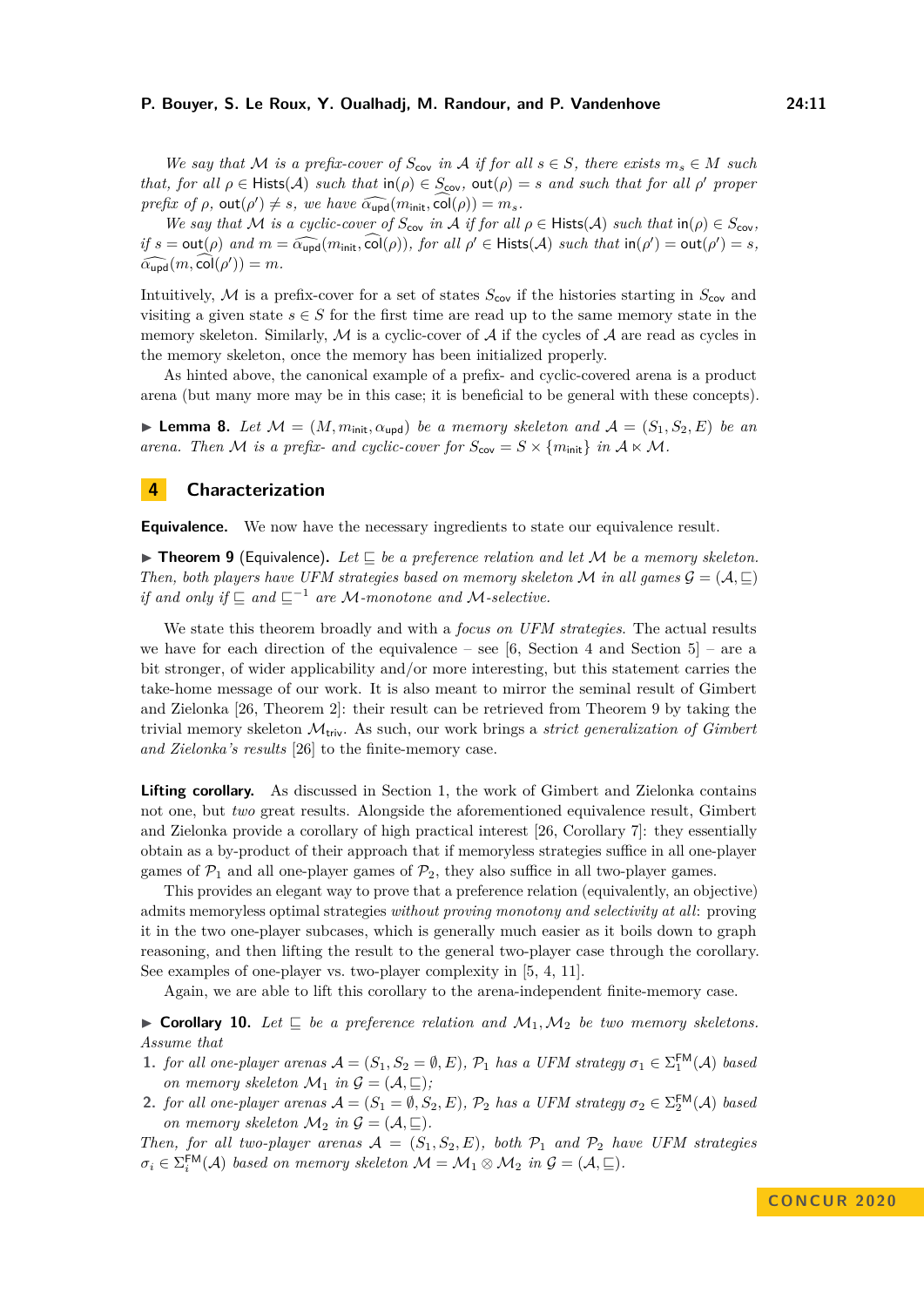## **24:12 Games Where You Can Play Optimally with Arena-Independent Finite Memory**

We highlight the two (possibly different) skeletons of the two players to maintain a compositional approach, but if the same skeleton  $\mathcal M$  works in both one-player versions, it also suffices in the two-player version.

## <span id="page-11-0"></span>**5 Example of application**

We present an illustrative application, thereby proving the existence of UFM strategies for a specific preference relation: the conjunction of two reachability objectives, a subcase of *generalized reachability games*, studied extensively in [\[21\]](#page-16-8). Let *C* be an arbitrary set of colors, and  $T_1, T_2 \subseteq C$  be two target sets of colors that have to be visited. Formally, let  $W \subseteq C^{\omega}$  be the set of words  $w = c_1 c_2 \dots$  such that  $\exists i, j \in \mathbb{N}, c_i \in T_1 \land c_j \in T_2$ . This winning condition induces a two-level (i.e., win/lose) preference relation  $\sqsubseteq$ .

In this example, we will use Theorem [9](#page-10-1) directly in order to provide one thorough illustration of the definitions of  $M$ -monotony and  $M$ -selectivity. However, in practice, using Corollary [10](#page-10-2) is preferable, as it yields a much shorter proof: by exhibiting the right skeletons for  $\mathcal{P}_1$  and  $\mathcal{P}_2$ , we simply have to show that these skeletons are sufficient to play optimally on both players' *one-player arenas*, which amounts to graph reasoning.

<span id="page-11-1"></span>

**Figure 2** First and second: memory skeletons  $\mathcal{M}^{\text{p}}$  and  $\mathcal{M}^{\text{c}}$  for two-target reachability games; third: arena A; fourth: product arena  $A \times M$  (only states reachable from  $S \times \{m_{\text{init}}\}$  are depicted). We assume that  $T_1 = \{t_1\}$ ,  $T_2 = \{t_2\}$ . The  $(S \times \{m_{\text{init}}\})$ -optimal memoryless strategy is in bold.

We start by showing that this preference relation is not  $\mathcal{M}_{triv}$ -monotone (that is, is not monotone for [\[26\]](#page-16-0)). Assume  $c_1 \in T_1 \setminus T_2$ ,  $c_2 \in T_2 \setminus T_1$ , and  $c_3 \notin T_1 \cup T_2$ . Take  $K_1 = c_1^*$ ,  $K_2 = c_2^*$ . For  $w = c_1, w' = c_2$ , we have  $[wK_1] \sqsubset [wK_2]$ , but  $[w'K_2] \sqsubset [w'K_1]$ . This means that the preference relation is not stable with regard to prefix addition (at least, without distinguishing different classes of prefixes). Similarly, it is not  $\mathcal{M}_{\text{triv}}$ -selective (take *w* as the empty word,  $K_1 = c_1^*, K_2 = c_2^*, K_3 = c_3^*$ : to win,  $K_1$  and  $K_2$  need to be mixed).

In Figure [2,](#page-11-1) we exhibit skeletons  $\mathcal{M}^{\mathsf{p}} = (M^{\mathsf{p}}, m_{\text{init}}^{\mathsf{p}}, \alpha_{\text{upd}}^{\mathsf{p}})$  and  $\mathcal{M}^{\mathsf{c}} = (M^{\mathsf{c}}, m_{\text{init}}^{\mathsf{c}}, \alpha_{\text{upd}}^{\mathsf{c}})$  such that  $\subseteq$  is  $\mathcal{M}^{\mathsf{p}}$ -monotone and  $\mathcal{M}^{\mathsf{c}}$ -selective. Note that such skeletons are obviously not unique.

Let us prove that  $\subseteq$  is  $\mathcal{M}^p$ -monotone. Let  $m \in M^p$ ,  $K_1, K_2 \in \mathcal{R}(C)$ ; we want to show that Equation [\(2\)](#page-9-0) is satisfied. We assume that there exists  $w \in L_{m_{\text{init}}^{\text{p}},m}$  such that  $[wK_1] \sqsubset [wK_2]$ : this means that all words of  $[wK_1]$  are losing, and that there exists a winning word in  $[wK_2]$ . Let  $w' \in L_{m_{\text{init}}^{\text{p}},m}$ ; we show that we necessarily have that  $[w'K_1] \sqsubseteq [w'K_2]$ . Note that if  $[K_1]$  is empty, this always holds; we now assume that  $[K_1]$  is non-empty. We study the two possible values of *m* separately.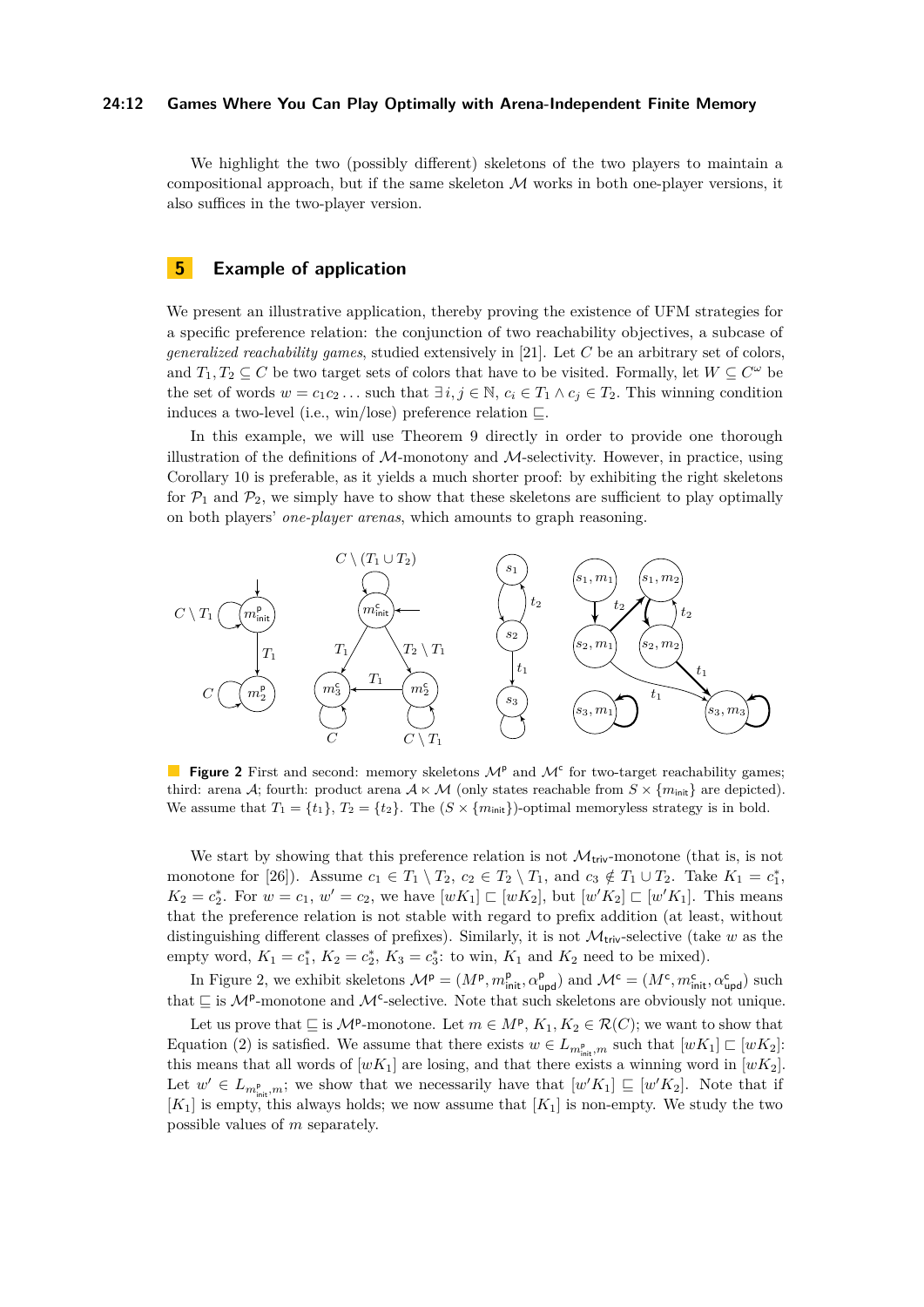- If  $m = m_{\text{init}}^{\text{p}}$ , then *w* and *w*<sup>'</sup> do not reach  $T_1$ . If *w* does not reach  $T_2$  either, as there is a winning word in  $[wK_2]$ , then there must be a winning word in  $[K_2]$ . This word is still winning after prepending  $w'$  to it, so there is a winning word in  $[w'K_2]$ , and  $[w'K_1] \sqsubseteq [w'K_2]$ . If *w* reaches  $T_2$ , then  $[K_1]$  cannot have a word reaching  $T_1$ . As *w*<sup>'</sup> does not reach  $T_1$  either, all words of  $[w'K_1]$  are losing, so  $[w'K_1] \sqsubseteq [w'K_2]$ .
- If  $m = m_2^p$ , then *w* and *w*<sup>'</sup> reach  $T_1$ . Clearly, *w* cannot reach  $T_2$  (as  $[wK_1]$  would be winning). This implies that  $[K_2]$  must contain a word reaching  $T_2$ ; as  $w'$  reaches  $T_1$ , the concatenation of  $w'$  with the word of  $[K_2]$  reaching  $T_2$  means that there is a winning word in  $[w'K_2]$ , so  $[w'K_1] \sqsubseteq [w'K_2]$ .

Let us now prove that  $\subseteq$  is  $\mathcal{M}^c$ -selective. Let  $w \in C^*$ ,  $m = \widehat{\alpha}_{\text{upd}}^c(m_{\text{init}}^c, w)$ ,  $K_1, K_2 \in \mathcal{R}(C)$ such that  $K_1, K_2 \subseteq L_{m,m}$ , and  $K_3 \in \mathcal{R}(C)$ . We show that Equation [\(3\)](#page-9-1) is satisfied, i.e., that  $[w(K_1 \cup K_2)^*K_3] \sqsubseteq [wK_1^*] \cup [wK_2^*] \cup [wK_3]$ . If all words of  $[w(K_1 \cup K_2)^*K_3]$  are losing, this equation trivially holds; we thus assume that this set contains a winning word. We therefore have to show that there is a winning word in  $[wK_1^*]$ ,  $[wK_2^*]$ , or  $[wK_3]$ . We study the three possible values of *m* separately.

- If  $m = m<sub>init</sub><sup>c</sup>$ , then *w* does not reach  $T_1$  nor  $T_2$ , and the same holds for all words of  $K_1$ and  $K_2$ , as  $K_1, K_2 \subseteq L_{m_{\text{init}}^c, m_{\text{init}}^c}$ . Therefore, if a word of  $[w(K_1 \cup K_2)^*K_3]$  is winning, this must be because a word of  $[wK_3]$  is winning.
- If  $m = m_2^c$ , then *w* reaches  $T_2$  but not  $T_1$ , and  $K_1, K_2$  do not reach  $T_1$ . Thus, a word of  $[K_3]$  must reach  $T_1$ ; in particular, a word of  $[wK_3]$  must reach both  $T_1$  and  $T_2$ .
- If  $m = m_3^c$ , we distinguish two cases. If *w* reaches  $T_2$  and  $T_1$ , then  $[wK_1^*] \cup [wK_2^*] \cup [wK_3]$ trivially contains only winning words. If  $w$  reaches  $T_1$  but not  $T_2$ , then there must be a word reaching  $T_2$  in  $[(K_1 \cup K_2)^* K_3]$ . Hence, at least one set among  $[K_1^*]$ ,  $[K_2^*]$ , and  $[K_3]$ must contain a word reaching  $T_2$ , so  $[wK_1^*]$ ,  $[wK_2^*]$ , or  $[wK_3]$  contains a winning word.

Similar arguments can be laid out to show that the preference relation  $\subseteq^{-1}$  of  $\mathcal{P}_2$  is  $\mathcal{M}^{\mathsf{p}}$ -monotone and  $\mathcal{M}_{\mathsf{triv}}$ -selective (where  $\mathcal{M}_{\mathsf{triv}}$  is the trivial memory skeleton defined earlier). Let  $\mathcal{M} = \mathcal{M}^{\rho} \otimes \mathcal{M}^{\rho} \otimes \mathcal{M}_{triv}$  be the product of all the considered skeletons. Although  $\mathcal{M}$ formally has six states, its only reachable part is isometric to skeleton  $\mathcal{M}^c$ , with  $m_1 \leftrightarrow m_{\text{init}}^c$ as initial state,  $m_2 \leftrightarrow m_2^c$ , and  $m_3 \leftrightarrow m_3^c$ : we thus do not depict it to save space.

By Lemma [6,](#page-9-2) we have that both  $\sqsubseteq$  and  $\sqsubseteq^{-1}$  are M-monotone and M-selective. Using Theorem [9,](#page-10-1) we obtain that *both players have UFM strategies based on skeleton* M *in all games*  $\mathcal{G} = (\mathcal{A}, \subseteq)$ . Note that memory skeleton M is minimal (no memory skeleton with two states or less suffices for  $\mathcal{P}_1$  to play optimally in all arenas [\[21\]](#page-16-8)).

We provide an example of a one-player arena  $\mathcal{A} = (S_1, S_2 = \emptyset, E)$  in Figure [2,](#page-11-1) and show that there is a UFM strategy for the preference relation  $\subseteq$  based on skeleton  $\mathcal{M}$ . To do so, we invoke Lemma [1:](#page-8-1) we show equivalently that the product  $A \ltimes M$  admits an  $(S \times \{m_{\text{init}}\})$ -optimal memoryless strategy for  $\subseteq$ . Notice that no memoryless strategy suffices to play optimally in  $\mathcal{G} = (\mathcal{A}, \subseteq)$ , as when starting in  $s_2$ ,  $\mathcal{P}_1$  should first visit  $s_1$  before going to  $s_3$ . Also, the  $(S \times \{m_{\text{init}}\})$ -optimal memoryless strategy for the product arena is only optimal if the initial state is in  $S \times \{m_{\text{init}}\}$ ; it is for instance not optimal from state  $(s_2, m_2)$ .

## <span id="page-12-0"></span>**6 Technical sketch**

Due to space constraints, we only sketch our proof schemes here: full proofs are in [\[6\]](#page-15-10).

**From finite memory based on M to M-monotony and M-selectivity.** For the left-toright implication of Theorem [9,](#page-10-1) it suffices to consider the weaker assumption involving only one-player: we establish that if UFM strategies based on M exist in all *one-player games* of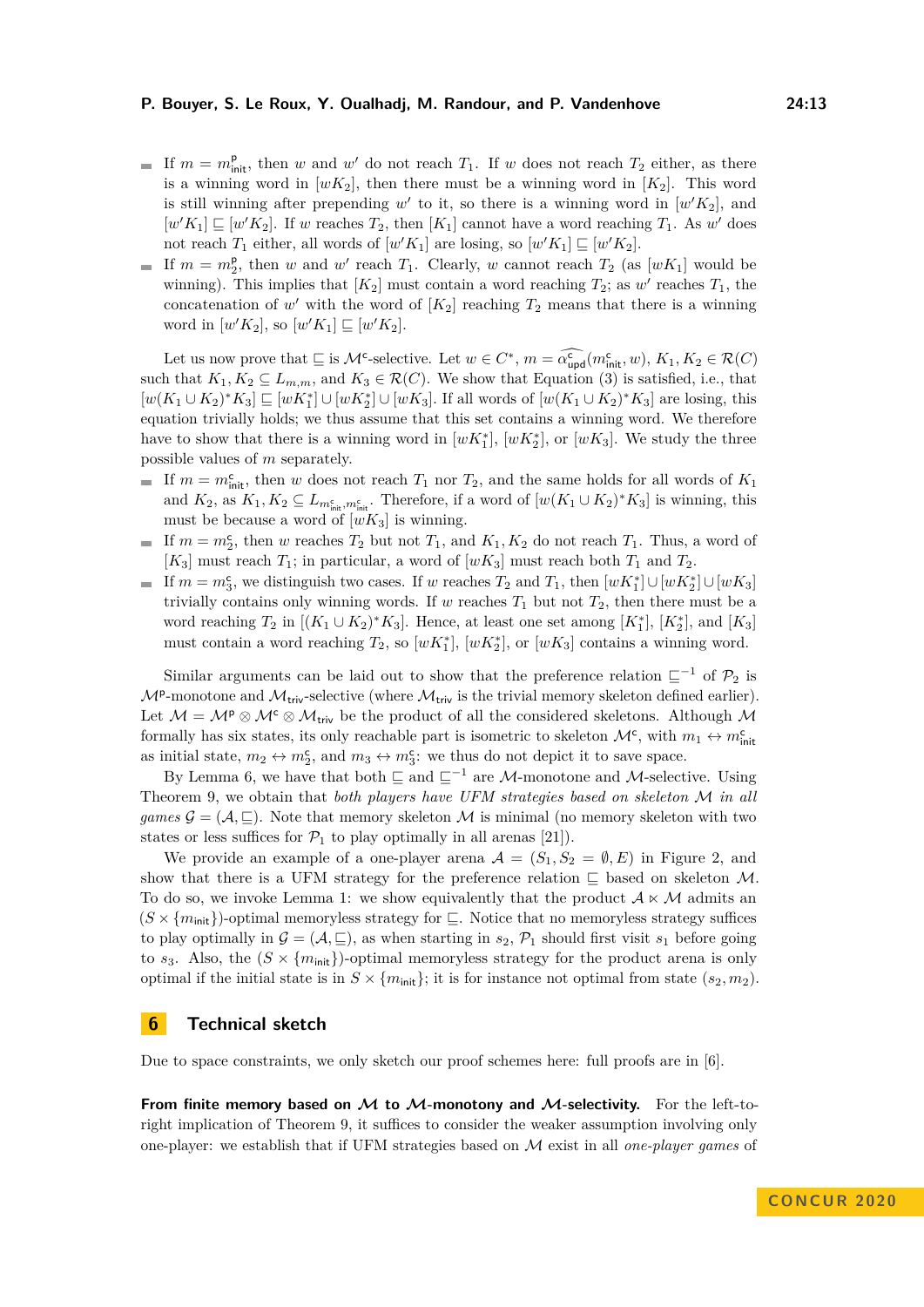## **24:14 Games Where You Can Play Optimally with Arena-Independent Finite Memory**

 $\mathcal{P}_1$  (resp.  $\mathcal{P}_2$ ), then his preference relation  $\sqsubseteq$  (resp.  $\sqsubseteq^{-1}$ ) is M-monotone and M-selective. To maintain a compositional approach, we consider  $M$ -monotony and  $M$ -selectivity separately. Details are in [\[6,](#page-15-10) Section 4].

Let us sketch the proof for M-monotony and  $\mathcal{P}_1$ . We need to establish Equation [\(2\)](#page-9-0). We instantiate the four languages involved in it:  $\{w\}$ ,  $\{w'\}$ ,  $K_1$  and  $K_2$ . We take NFA recognizing them and build an NFA  $\mathcal N$  that joins them in such a way that, when  $\mathcal N$  is considered as a one-player game arena, its plays correspond exactly to the languages of infinite words considered in Equation [\(2\)](#page-9-0). This arena is composed of two chains emulating the two prefixes *w* and *w'* and leading to a state *t* where  $\mathcal{P}_1$  has to pick a side corresponding to the two languages  $[K_1]$  and  $[K_2]$ . Now, proving the M-monotony of  $\Box$  boils down to invoking an optimal strategy  $\sigma$  in the corresponding game, the crux being that  $\sigma$  always picks the same edge in  $t$  (i.e., the same side between subarenas corresponding to  $[K_1]$  and  $[K_2]$ ) as both prefixes *w* and *w'* are deemed equivalent by the memory skeleton  $M$ .

The proof for M-selectivity is similar. The main difference is that the "joining" state *t* can be visited repeatedly in this case – possibly infinitely often. This is because Equation [\(3\)](#page-9-1) is about cycles and their languages. Our proof takes that into account.

**From M-monotony and M-selectivity to finite memory based on M.** The right-to-left implication of Theorem [9](#page-10-1) is more complex to establish. In this case, we want the result for *two-player games*, provided both preference relations are M-monotone and M-selective. The general scheme we use is an induction on the number of choices in arenas. The main issue is dealing with the memory: one additional choice in an arena results in many ones in the corresponding product arena. To circumvent this obstacle, we proceed in two steps. Details are in [\[6,](#page-15-10) Section 5].

We first establish the existence of *UML strategies in (prefix- and cyclic-)covered arenas*. Let us focus on the induction step we use to prove this result, as an example of the techniques involved. For an arena  $A = (S_1, S_2, E)$ , we write  $n_A = |E| - |S|$  for its number of choices. To simplify, let us say we have a skeleton M such that  $\subseteq$  is M-monotone and M-selective, and that we assume that memoryless – *for the two players* – NE exist from all covered states in arenas with less than *n* choices. Then we establish that we can also build an NE in arenas with *n* choices, in which  $\mathcal{P}_1$  uses a memoryless strategy – but maybe not  $\mathcal{P}_2!$ ! To prove this, we proceed as follows.

Let A be an arena with  $n_A = n$  choices. We identify a state t in which  $P_1$  has at least two outgoing edges. By splitting the edges in *t* in two sets, we obtain two corresponding subarenas  $A_a$  and  $A_b$  such that  $n_{A_a}, n_{A_b} < n$ , along with the corresponding subgames. The induction hypothesis gives us two memoryless NE (from covered states) in these subgames:  $(\sigma_1^a, \sigma_2^a)$ and  $(\sigma_1^b, \sigma_2^b)$ . The arguments can then be unfolded as follows. First, using *M*-monotony and M being a prefix-cover, we identify one subarena (say  $A_a$ ) which is clearly at least as good as the other for  $\mathcal{P}_1$ . Second, we build a strategy profile  $(\sigma_1^\#, \sigma_2^\#)$ , that we claim to be an NE in  $G = (A, \subseteq)$ , in the following way:  $\mathcal{P}_1$  uses strategy  $\sigma_1^a$  (the one from the best subarena) and  $\mathcal{P}_2$  reacts to  $\mathcal{P}_1$ 's actions by playing the corresponding best-response strategy. I.e., if  $\mathcal{P}_1$  plays in  $\mathcal{A}_a$ ,  $\mathcal{P}_2$  plays according to  $\sigma_2^a$ , and otherwise he plays according to  $\sigma_2^b$ . Third, it remains to prove the two inequalities of Equation [\(1\)](#page-8-3). The rightmost one is easy, as well as the leftmost one in the subcase where the unique play  $\pi \in \text{Plays}(\mathcal{A}, s, \sigma_1^{\#}, \sigma_2^{\#})$  does not visit state *t*: they can both be proved thanks to the induction hypothesis and easy construction arguments. The crux of the proof is thus in the last step: proving that the leftmost inequality holds when the play visits  $t$ . This can be achieved thanks to  $M$ -selectivity and  $M$  being a cyclic-cover, properties of the union operator in languages of prefixes, inherent properties of the preference relation,  $A_a$  being the best subarena thanks  $M$ -monotony, and the induction hypothesis, in that order.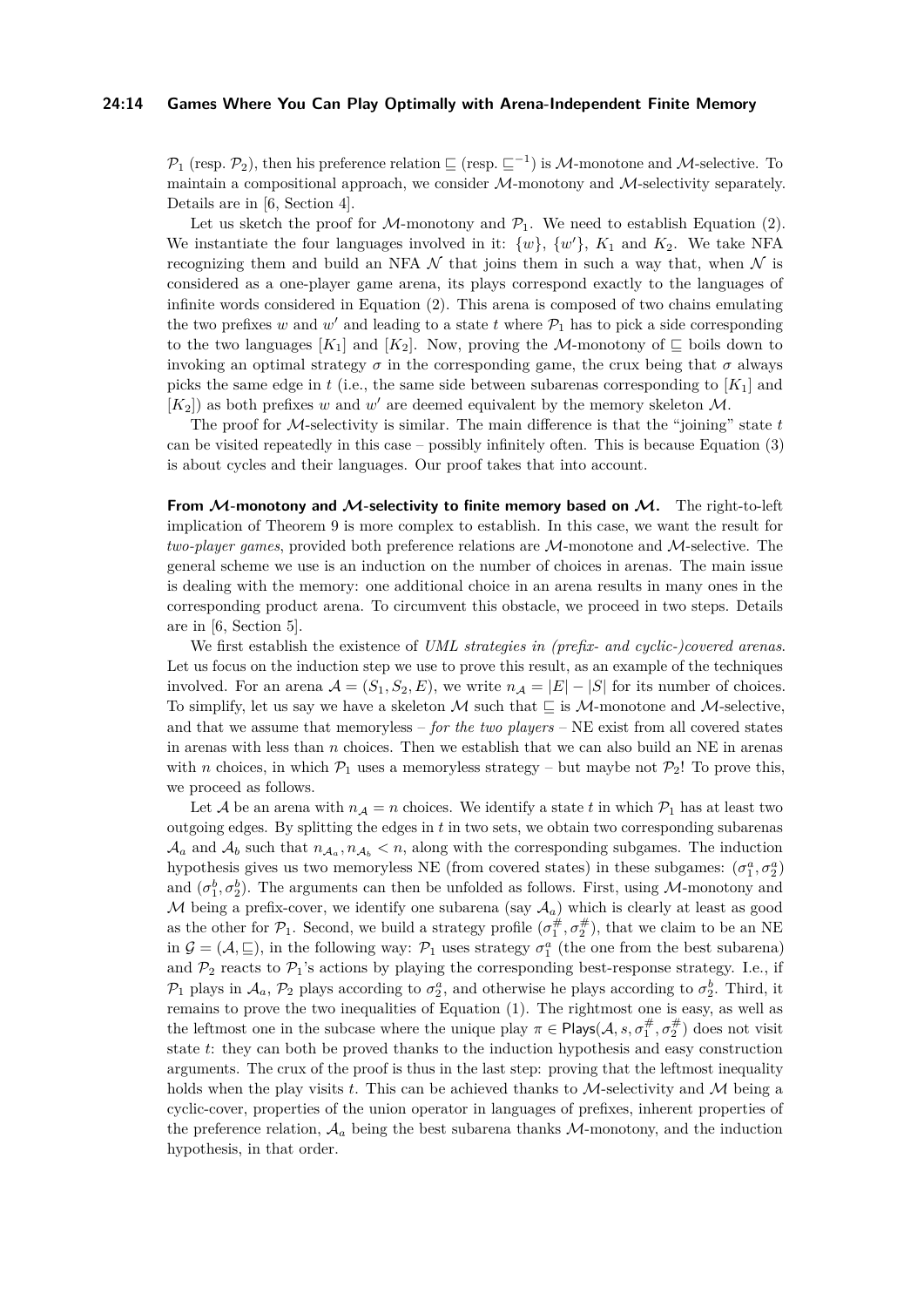The actual induction step and its proof are more subtle – for example, we use different skeletons for monotony and selectivity and obtain the result in a compositional way; but the main intuition is carried here. The same result can be established symmetrically for  $\mathcal{P}_2$ , but again the resulting NE is only memoryless for  $\mathcal{P}_2$ . Yet, assuming both  $\subseteq$  and  $\subseteq^{-1}$  are  $M$ -monotone and  $M$ -selective, we have two half-memoryless NE that we can mix to obtain a truly memoryless NE via Lemma [2;](#page-8-2) thus proving the existence of UML strategies in covered arenas. Observe this interesting by-product of our approach: we can actually detect *arenas where memory is not needed at all* thanks to our concepts of prefix- and cyclic-covers.

The final result – the existence of UFM strategies based on  $\mathcal M$  in all arenas – can then be obtained as a corollary, based on the link between memoryless strategies in product arenas and memoryfull ones in original arenas (Lemma [1\)](#page-8-1). Another nice by-product of our approach, witnessed in Corollary [10,](#page-10-2) is that *the product of individual memories from one-player games is sufficient to play optimally in two-player games*, for both players. This is in stark contrast to the counter-example discussed in Section [1](#page-1-0) and it illustrates that our characterization matches well-behaved preference relations.

**Equivalence and lifting corollary.** The equivalence (Theorem [9\)](#page-10-1) is easily obtained by putting together its two directions. Note that we also establish a similar equivalence in the one-player case as a by-product.

<span id="page-14-3"></span>**Findamerical 11** (One-player equivalence). Let  $\Box$  be a preference relation and let M be a *memory skeleton. Then,* P<sup>1</sup> *has UFM strategies based on memory skeleton* M *in all his one-player games*  $\mathcal{G} = (\mathcal{A}, \sqsubseteq)$  *if and only if*  $\sqsubseteq$  *is* M-monotone and M-selective.

Although this looks like a weak version of Theorem [9](#page-10-1) at first sight, this is actually a distinct result as both sides of the equivalence are weaker: on the left side, it only handles the memory requirements for  $\mathcal{P}_1$ 's one-player games; on the right side, it does not assume anything about the inverse preference relation  $\sqsubseteq^{-1}$ .

The lifting corollary, Corollary [10,](#page-10-2) is also a consequence of our approach. As we have seen, the existence of UFM strategies based on a skeleton M in *one-player* games suffices to yield M-monotony and M-selectivity of the corresponding preference relation. Hence if both players have UFM strategies in their one-player games, both relations satisfy these properties and we can take the other direction of Theorem [9](#page-10-1) to ensure that UFM strategies also exist in *two-player* games. As explained above, this approach can actually be used compositionally.

All proofs, as well as the one-player equivalence, are presented in details in [\[6\]](#page-15-10).

#### **References**

<span id="page-14-1"></span>**<sup>1</sup>** Benjamin Aminof and Sasha Rubin. First-cycle games. *Inf. Comput.*, 254:195–216, 2017. [doi:10.1016/j.ic.2016.10.008](https://doi.org/10.1016/j.ic.2016.10.008).

<span id="page-14-0"></span>**<sup>2</sup>** Roderick Bloem, Krishnendu Chatterjee, and Barbara Jobstmann. Graph games and reactive synthesis. In Edmund M. Clarke, Thomas A. Henzinger, Helmut Veith, and Roderick Bloem, editors, *Handbook of Model Checking*, pages 921–962. Springer, 2018. [doi:10.1007/978-3-319-10575-8\\_27](https://doi.org/10.1007/978-3-319-10575-8_27).

<span id="page-14-2"></span>**<sup>3</sup>** Patricia Bouyer, Ulrich Fahrenberg, Kim Guldstrand Larsen, Nicolas Markey, and Jirí Srba. Infinite runs in weighted timed automata with energy constraints. In Franck Cassez and Claude Jard, editors, *Formal Modeling and Analysis of Timed Systems, 6th International Conference, FORMATS 2008, Saint Malo, France, September 15-17, 2008. Proceedings*, volume 5215 of *Lecture Notes in Computer Science*, pages 33–47. Springer, 2008. [doi:10.1007/](https://doi.org/10.1007/978-3-540-85778-5_4) [978-3-540-85778-5\\_4](https://doi.org/10.1007/978-3-540-85778-5_4).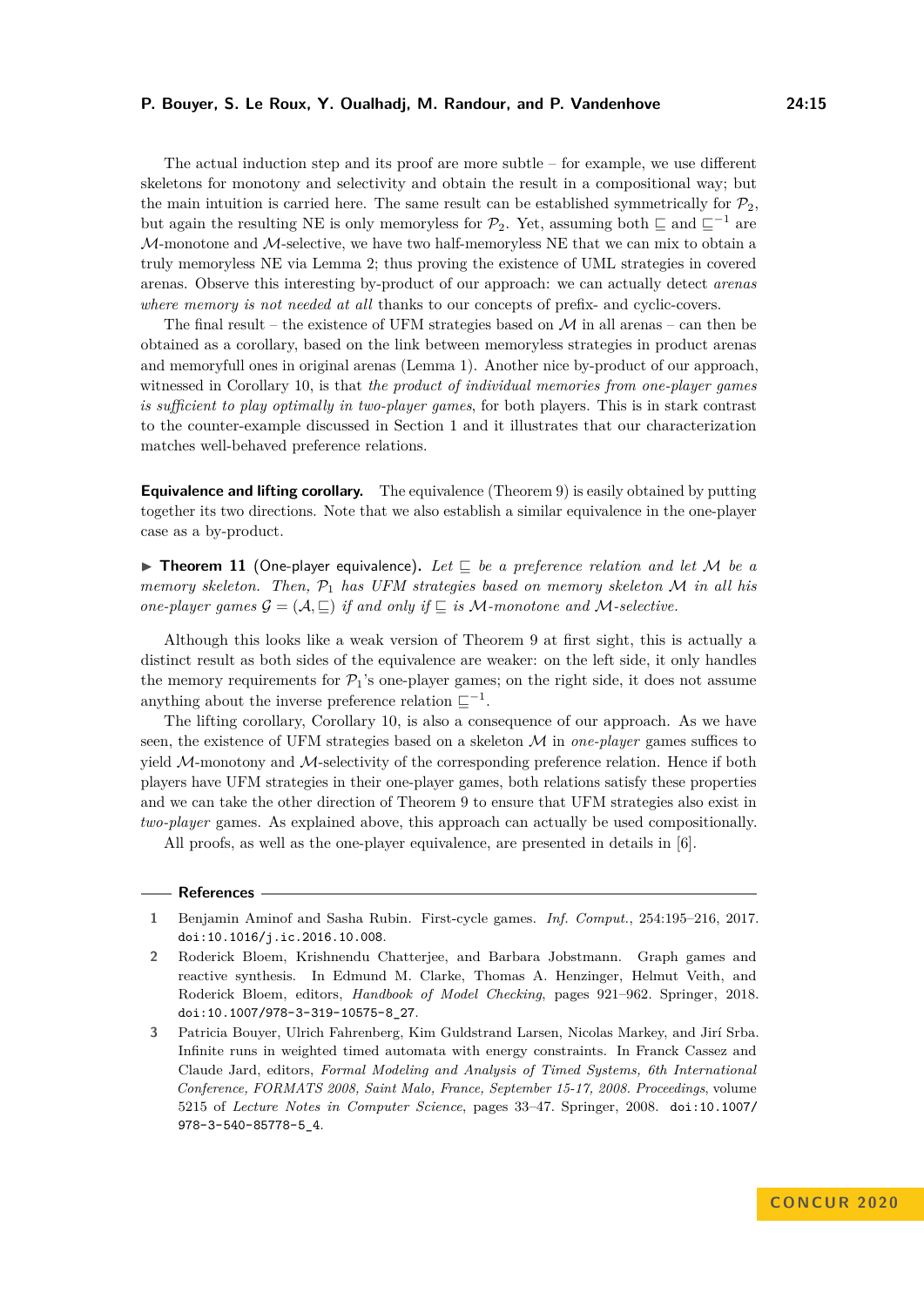## **24:16 Games Where You Can Play Optimally with Arena-Independent Finite Memory**

- <span id="page-15-3"></span>**4** Patricia Bouyer, Piotr Hofman, Nicolas Markey, Mickael Randour, and Martin Zimmermann. Bounding average-energy games. In Javier Esparza and Andrzej S. Murawski, editors, *Foundations of Software Science and Computation Structures - 20th International Conference, FOSSACS 2017, Held as Part of the European Joint Conferences on Theory and Practice of Software, ETAPS 2017, Uppsala, Sweden, April 22-29, 2017, Proceedings*, volume 10203 of *Lecture Notes in Computer Science*, pages 179–195, 2017. [doi:10.1007/978-3-662-54458-7\\_11](https://doi.org/10.1007/978-3-662-54458-7_11).
- <span id="page-15-4"></span>**5** Patricia Bouyer, Nicolas Markey, Mickael Randour, Kim G. Larsen, and Simon Laursen. Average-energy games. *Acta Inf.*, 55(2):91–127, 2018. [doi:10.1007/s00236-016-0274-1](https://doi.org/10.1007/s00236-016-0274-1).
- <span id="page-15-10"></span>**6** Patricia Bouyer, Stéphane Le Roux, Youssouf Oualhadj, Mickael Randour, and Pierre Vandenhove. Games where you can play optimally with arena-independent finite memory. *CoRR*, abs/2001.03894, 2020. [arXiv:2001.03894](http://arxiv.org/abs/2001.03894).
- <span id="page-15-0"></span>**7** Romain Brenguier, Lorenzo Clemente, Paul Hunter, Guillermo A. Pérez, Mickael Randour, Jean-François Raskin, Ocan Sankur, and Mathieu Sassolas. Non-zero sum games for reactive synthesis. In Adrian-Horia Dediu, Jan Janousek, Carlos Martín-Vide, and Bianca Truthe, editors, *Language and Automata Theory and Applications - 10th International Conference, LATA 2016, Prague, Czech Republic, March 14-18, 2016, Proceedings*, volume 9618 of *Lecture Notes in Computer Science*, pages 3–23. Springer, 2016. [doi:10.1007/978-3-319-30000-9\\_1](https://doi.org/10.1007/978-3-319-30000-9_1).
- <span id="page-15-9"></span>**8** Thomas Brihaye, Florent Delgrange, Youssouf Oualhadj, and Mickael Randour. Life is random, time is not: Markov decision processes with window objectives. In Wan Fokkink and Rob van Glabbeek, editors, *30th International Conference on Concurrency Theory, CONCUR 2019, August 27-30, 2019, Amsterdam, the Netherlands*, volume 140 of *LIPIcs*, pages 8:1–8:18. Schloss Dagstuhl - Leibniz-Zentrum für Informatik, 2019. [doi:10.4230/LIPIcs.CONCUR.2019.8](https://doi.org/10.4230/LIPIcs.CONCUR.2019.8).
- <span id="page-15-12"></span>**9** Véronique Bruyère, Emmanuel Filiot, Mickael Randour, and Jean-François Raskin. Meet your expectations with guarantees: Beyond worst-case synthesis in quantitative games. *Inf. Comput.*, 254:259–295, 2017. [doi:10.1016/j.ic.2016.10.011](https://doi.org/10.1016/j.ic.2016.10.011).
- <span id="page-15-2"></span>**10** Véronique Bruyère, Quentin Hautem, and Mickael Randour. Window parity games: an alternative approach toward parity games with time bounds. In Domenico Cantone and Giorgio Delzanno, editors, *Proceedings of the Seventh International Symposium on Games, Automata, Logics and Formal Verification, GandALF 2016, Catania, Italy, 14-16 September 2016*, volume 226 of *EPTCS*, pages 135–148, 2016. [doi:10.4204/EPTCS.226.10](https://doi.org/10.4204/EPTCS.226.10).
- <span id="page-15-5"></span>**11** Véronique Bruyère, Quentin Hautem, Mickael Randour, and Jean-François Raskin. Energy mean-payoff games. In Wan Fokkink and Rob van Glabbeek, editors, *30th International Conference on Concurrency Theory, CONCUR 2019, August 27-30, 2019, Amsterdam, the Netherlands*, volume 140 of *LIPIcs*, pages 21:1–21:17. Schloss Dagstuhl - Leibniz-Zentrum für Informatik, 2019. [doi:10.4230/LIPIcs.CONCUR.2019.21](https://doi.org/10.4230/LIPIcs.CONCUR.2019.21).
- <span id="page-15-6"></span>**12** Arindam Chakrabarti, Luca de Alfaro, Thomas A. Henzinger, and Mariëlle Stoelinga. Resource interfaces. In Rajeev Alur and Insup Lee, editors, *EMSOFT*, volume 2855 of *Lecture Notes in Computer Science*, pages 117–133. Springer, 2003. [doi:10.1007/978-3-540-45212-6\\_9](https://doi.org/10.1007/978-3-540-45212-6_9).
- <span id="page-15-8"></span>**13** Krishnendu Chatterjee and Laurent Doyen. Energy parity games. *Theor. Comput. Sci.*, 458:49–60, 2012. [doi:10.1016/j.tcs.2012.07.038](https://doi.org/10.1016/j.tcs.2012.07.038).
- <span id="page-15-1"></span>**14** Krishnendu Chatterjee, Laurent Doyen, Mickael Randour, and Jean-François Raskin. Looking at mean-payoff and total-payoff through windows. *Inf. Comput.*, 242:25–52, 2015. [doi:](https://doi.org/10.1016/j.ic.2015.03.010) [10.1016/j.ic.2015.03.010](https://doi.org/10.1016/j.ic.2015.03.010).
- <span id="page-15-11"></span>**15** Krishnendu Chatterjee, Thomas A. Henzinger, and Marcin Jurdzinski. Mean-payoff parity games. In *20th IEEE Symposium on Logic in Computer Science (LICS 2005), 26-29 June 2005, Chicago, IL, USA, Proceedings*, pages 178–187. IEEE Computer Society, 2005. [doi:](https://doi.org/10.1109/LICS.2005.26) [10.1109/LICS.2005.26](https://doi.org/10.1109/LICS.2005.26).
- <span id="page-15-7"></span>**16** Krishnendu Chatterjee, Thomas A. Henzinger, and Nir Piterman. Generalized parity games. In Helmut Seidl, editor, *Foundations of Software Science and Computational Structures, 10th International Conference, FOSSACS 2007, Held as Part of the Joint European Conferences on Theory and Practice of Software, ETAPS 2007, Braga, Portugal, March 24-April 1, 2007, Proceedings*, volume 4423 of *Lecture Notes in Computer Science*, pages 153–167. Springer, 2007. [doi:10.1007/978-3-540-71389-0\\_12](https://doi.org/10.1007/978-3-540-71389-0_12).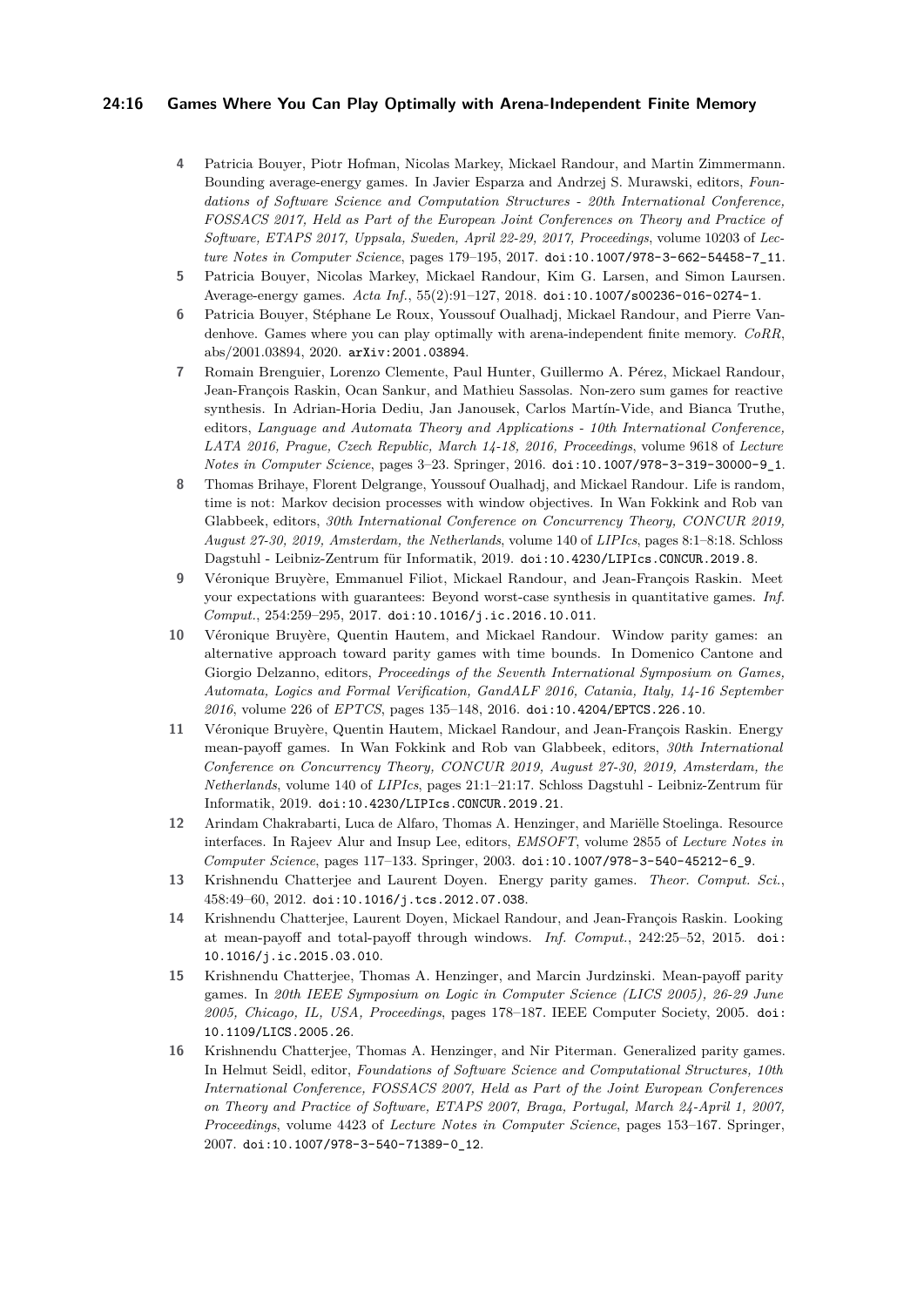- <span id="page-16-2"></span>**17** Krishnendu Chatterjee, Mickael Randour, and Jean-François Raskin. Strategy synthesis for multi-dimensional quantitative objectives. *Acta Inf.*, 51(3-4):129–163, 2014. [doi:10.1007/](https://doi.org/10.1007/s00236-013-0182-6) [s00236-013-0182-6](https://doi.org/10.1007/s00236-013-0182-6).
- <span id="page-16-10"></span>**18** Florent Delgrange, Joost-Pieter Katoen, Tim Quatmann, and Mickael Randour. Simple strategies in multi-objective MDPs. In Armin Biere and David Parker, editors, *Tools and Algorithms for the Construction and Analysis of Systems - 26th International Conference, TACAS 2020, Held as Part of the European Joint Conferences on Theory and Practice of Software, ETAPS 2020, Dublin, Ireland, April 25-30, 2020, Proceedings, Part I*, volume 12078 of *Lecture Notes in Computer Science*, pages 346–364. Springer, 2020. [doi:10.1007/](https://doi.org/10.1007/978-3-030-45190-5_19) [978-3-030-45190-5\\_19](https://doi.org/10.1007/978-3-030-45190-5_19).
- <span id="page-16-4"></span>**19** Andrzej Ehrenfeucht and Jan Mycielski. Positional strategies for mean payoff games. *Int. Journal of Game Theory*, 8(2):109–113, 1979.
- <span id="page-16-5"></span>**20** E. Allen Emerson and Charanjit S. Jutla. The complexity of tree automata and logics of programs. In *FOCS*, pages 328–337. IEEE Computer Society, 1988. [doi:10.1109/SFCS.1988.](https://doi.org/10.1109/SFCS.1988.21949) [21949](https://doi.org/10.1109/SFCS.1988.21949).
- <span id="page-16-8"></span>**21** Nathanaël Fijalkow and Florian Horn. The surprizing complexity of reachability games. *CoRR*, abs/1010.2420, 2010. [arXiv:1010.2420](http://arxiv.org/abs/1010.2420).
- <span id="page-16-3"></span>**22** Nathanaël Fijalkow, Florian Horn, Denis Kuperberg, and Michal Skrzypczak. Trading bounds for memory in games with counters. In Magnús M. Halldórsson, Kazuo Iwama, Naoki Kobayashi, and Bettina Speckmann, editors, *Automata, Languages, and Programming - 42nd International Colloquium, ICALP 2015, Kyoto, Japan, July 6-10, 2015, Proceedings, Part II*, volume 9135 of *Lecture Notes in Computer Science*, pages 197–208. Springer, 2015. [doi:10.1007/978-3-662-47666-6\\_16](https://doi.org/10.1007/978-3-662-47666-6_16).
- <span id="page-16-11"></span>**23** Hugo Gimbert. Pure stationary optimal strategies in Markov decision processes. In Wolfgang Thomas and Pascal Weil, editors, *STACS 2007, 24th Annual Symposium on Theoretical Aspects of Computer Science, Aachen, Germany, February 22-24, 2007, Proceedings*, volume 4393 of *Lecture Notes in Computer Science*, pages 200–211. Springer, 2007. [doi:10.1007/](https://doi.org/10.1007/978-3-540-70918-3_18) [978-3-540-70918-3\\_18](https://doi.org/10.1007/978-3-540-70918-3_18).
- <span id="page-16-13"></span>**24** Hugo Gimbert and Edon Kelmendi. Two-player perfect-information shift-invariant submixing stochastic games are half-positional. Unpublished, 2014.
- <span id="page-16-6"></span>**25** Hugo Gimbert and Wieslaw Zielonka. When can you play positionally? In Jirí Fiala, Václav Koubek, and Jan Kratochvíl, editors, *Mathematical Foundations of Computer Science 2004, 29th International Symposium, MFCS 2004, Prague, Czech Republic, August 22-27, 2004, Proceedings*, volume 3153 of *Lecture Notes in Computer Science*, pages 686–697. Springer, 2004. [doi:10.1007/978-3-540-28629-5\\_53](https://doi.org/10.1007/978-3-540-28629-5_53).
- <span id="page-16-0"></span>**26** Hugo Gimbert and Wieslaw Zielonka. Games where you can play optimally without any memory. In Martín Abadi and Luca de Alfaro, editors, *CONCUR 2005 - Concurrency Theory, 16th International Conference, CONCUR 2005, San Francisco, CA, USA, August 23-26, 2005, Proceedings*, volume 3653 of *Lecture Notes in Computer Science*, pages 428–442. Springer, 2005. [doi:10.1007/11539452\\_33](https://doi.org/10.1007/11539452_33).
- <span id="page-16-12"></span>**27** Hugo Gimbert and Wieslaw Zielonka. Pure and Stationary Optimal Strategies in Perfect-Information Stochastic Games with Global Preferences. Unpublished, December 2009. URL: <https://hal.archives-ouvertes.fr/hal-00438359>.
- <span id="page-16-1"></span>**28** Erich Grädel, Wolfgang Thomas, and Thomas Wilke, editors. *Automata, Logics, and Infinite Games: A Guide to Current Research [outcome of a Dagstuhl seminar, February 2001]*, volume 2500 of *Lecture Notes in Computer Science*. Springer, 2002. [doi:10.1007/3-540-36387-4](https://doi.org/10.1007/3-540-36387-4).
- <span id="page-16-9"></span>**29** Marcin Jurdzinski. Deciding the winner in parity games is in UP ∩ co-UP. *Inf. Process. Lett.*, 68(3):119–124, 1998. [doi:10.1016/S0020-0190\(98\)00150-1](https://doi.org/10.1016/S0020-0190(98)00150-1).
- <span id="page-16-7"></span>**30** Marcin Jurdzinski, Ranko Lazic, and Sylvain Schmitz. Fixed-dimensional energy games are in pseudo-polynomial time. In Magnús M. Halldórsson, Kazuo Iwama, Naoki Kobayashi, and Bettina Speckmann, editors, *Automata, Languages, and Programming - 42nd International Colloquium, ICALP 2015, Kyoto, Japan, July 6-10, 2015, Proceedings, Part II*, volume 9135 of *Lecture Notes in Computer Science*, pages 260–272. Springer, 2015. [doi:10.1007/](https://doi.org/10.1007/978-3-662-47666-6_21) [978-3-662-47666-6\\_21](https://doi.org/10.1007/978-3-662-47666-6_21).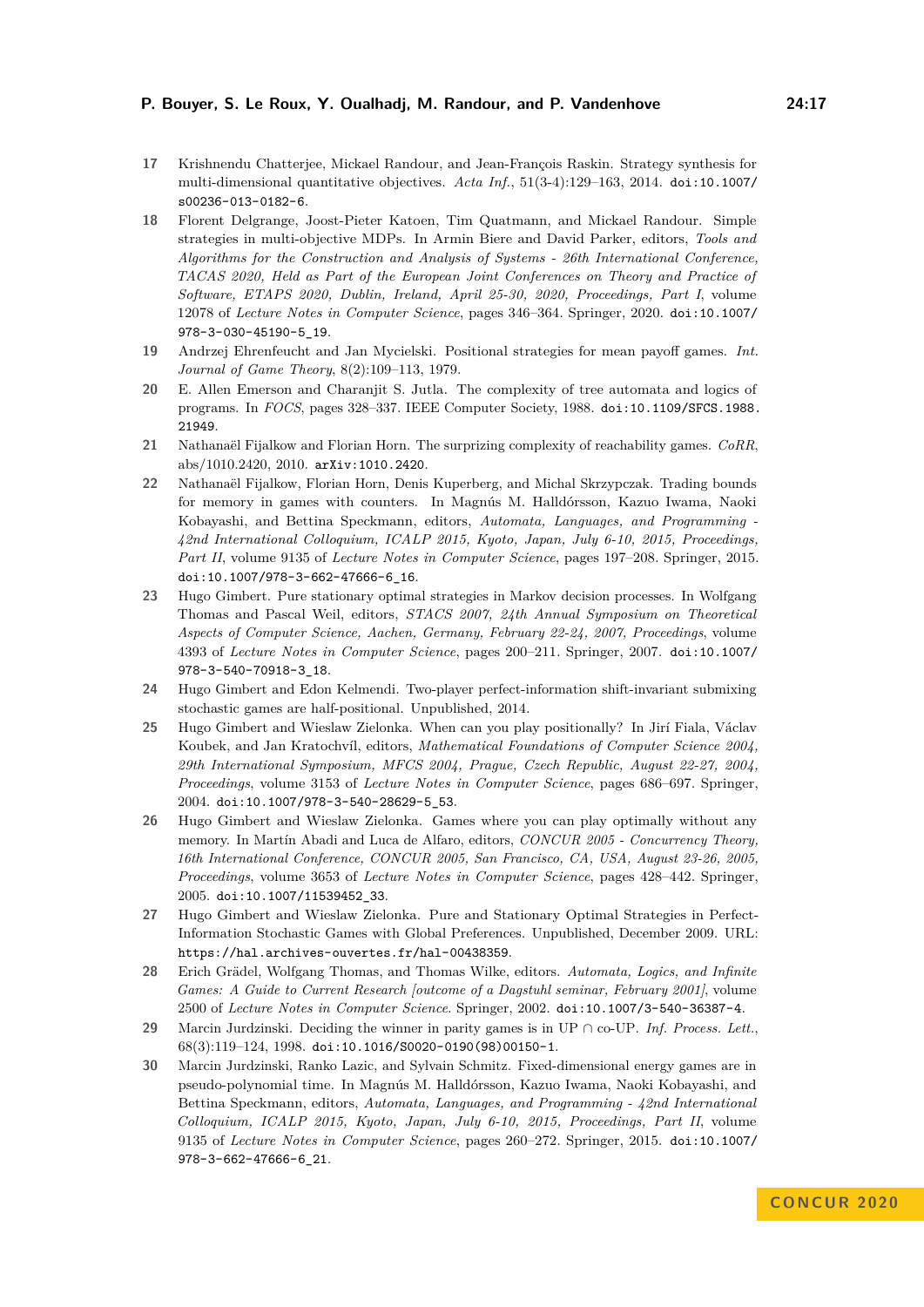## **24:18 Games Where You Can Play Optimally with Arena-Independent Finite Memory**

- <span id="page-17-4"></span>**31** Eryk Kopczyński. Half-positional determinacy of infinite games. In Michele Bugliesi, Bart Preneel, Vladimiro Sassone, and Ingo Wegener, editors, *Automata, Languages and Programming, 33rd International Colloquium, ICALP 2006, Venice, Italy, July 10-14, 2006, Proceedings, Part II*, volume 4052 of *Lecture Notes in Computer Science*, pages 336–347. Springer, 2006. [doi:10.1007/11787006\\_29](https://doi.org/10.1007/11787006_29).
- <span id="page-17-9"></span>**32** Eryk Kopczyński. *Half-positional Determinacy of Infinite Games*. PhD thesis, Warsaw University, 2008.
- <span id="page-17-8"></span>**33** Donald A. Martin. Borel determinacy. *Annals of Mathematics*, 102(2):363–371, 1975.
- <span id="page-17-7"></span>**34** Martin J. Osborne and Ariel Rubinstein. *A course in game theory*. The MIT Press, Cambridge, USA, 1994.
- <span id="page-17-0"></span>**35** Mickael Randour. Automated synthesis of reliable and efficient systems through game theory: A case study. In *Proc. of ECCS 2012*, Springer Proceedings in Complexity XVII, pages 731–738. Springer, 2013. [doi:10.1007/978-3-319-00395-5\\_90](https://doi.org/10.1007/978-3-319-00395-5_90).
- <span id="page-17-6"></span>**36** Stéphane Le Roux. Infinite sequential Nash equilibrium. *Logical Methods in Computer Science*, 9(2), 2013. [doi:10.2168/LMCS-9\(2:3\)2013](https://doi.org/10.2168/LMCS-9(2:3)2013).
- <span id="page-17-10"></span>**37** Stéphane Le Roux. Concurrent games and semi-random determinacy. In Igor Potapov, Paul G. Spirakis, and James Worrell, editors, *43rd International Symposium on Mathematical Foundations of Computer Science, MFCS 2018, August 27-31, 2018, Liverpool, UK*, volume 117 of *LIPIcs*, pages 40:1–40:15. Schloss Dagstuhl - Leibniz-Zentrum fuer Informatik, 2018. [doi:10.4230/LIPIcs.MFCS.2018.40](https://doi.org/10.4230/LIPIcs.MFCS.2018.40).
- <span id="page-17-11"></span>**38** Stéphane Le Roux and Arno Pauly. Extending finite-memory determinacy to multi-player games. *Inf. Comput.*, 261(Part):676–694, 2018. [doi:10.1016/j.ic.2018.02.024](https://doi.org/10.1016/j.ic.2018.02.024).
- <span id="page-17-2"></span>**39** Stéphane Le Roux, Arno Pauly, and Mickael Randour. Extending finite-memory determinacy by Boolean combination of winning conditions. In Sumit Ganguly and Paritosh K. Pandya, editors, *38th IARCS Annual Conference on Foundations of Software Technology and Theoretical Computer Science, FSTTCS 2018, December 11-13, 2018, Ahmedabad, India*, volume 122 of *LIPIcs*, pages 38:1–38:20. Schloss Dagstuhl - Leibniz-Zentrum fuer Informatik, 2018. [doi:](https://doi.org/10.4230/LIPIcs.FSTTCS.2018.38) [10.4230/LIPIcs.FSTTCS.2018.38](https://doi.org/10.4230/LIPIcs.FSTTCS.2018.38).
- <span id="page-17-1"></span>**40** Yaron Velner, Krishnendu Chatterjee, Laurent Doyen, Thomas A. Henzinger, Alexander Moshe Rabinovich, and Jean-François Raskin. The complexity of multi-mean-payoff and multi-energy games. *Inf. Comput.*, 241:177–196, 2015. [doi:10.1016/j.ic.2015.03.001](https://doi.org/10.1016/j.ic.2015.03.001).
- <span id="page-17-3"></span>**41** Wieslaw Zielonka. Infinite games on finitely coloured graphs with applications to automata on infinite trees. *Theor. Comput. Sci.*, 200(1-2):135–183, 1998. [doi:10.1016/S0304-3975\(98\)](https://doi.org/10.1016/S0304-3975(98)00009-7) [00009-7](https://doi.org/10.1016/S0304-3975(98)00009-7).

# <span id="page-17-5"></span>**A Discussion**

We close our paper with a discussion of the assets and limits of our approach, its applicability with regard to the current research landscape, and the directions we aim to follow in future work.

**Technical overview.** Naturally, our technical approach is inspired by the one of Gimbert and Zielonka for the memoryless case [\[26\]](#page-16-0), which can actually be rediscovered through our results using a trivial memory skeleton. Two of the most important challenges we had to overcome were:

- **1.** establishing natural concepts of *monotony and selectivity modulo memory* that are exactly as powerful as required to maintain a complete characterization (i.e., sufficient *and* necessary conditions) in the finite-memory case;
- **2.** circumventing the seemingly unavoidable *coupling between the memory skeleton and the arena* in the inductive argument needed to prove the implication from M-monotony and M-selectivity to finite-memory optimal strategies – which we were able to do using our notions of prefix-covers and cyclic-covers.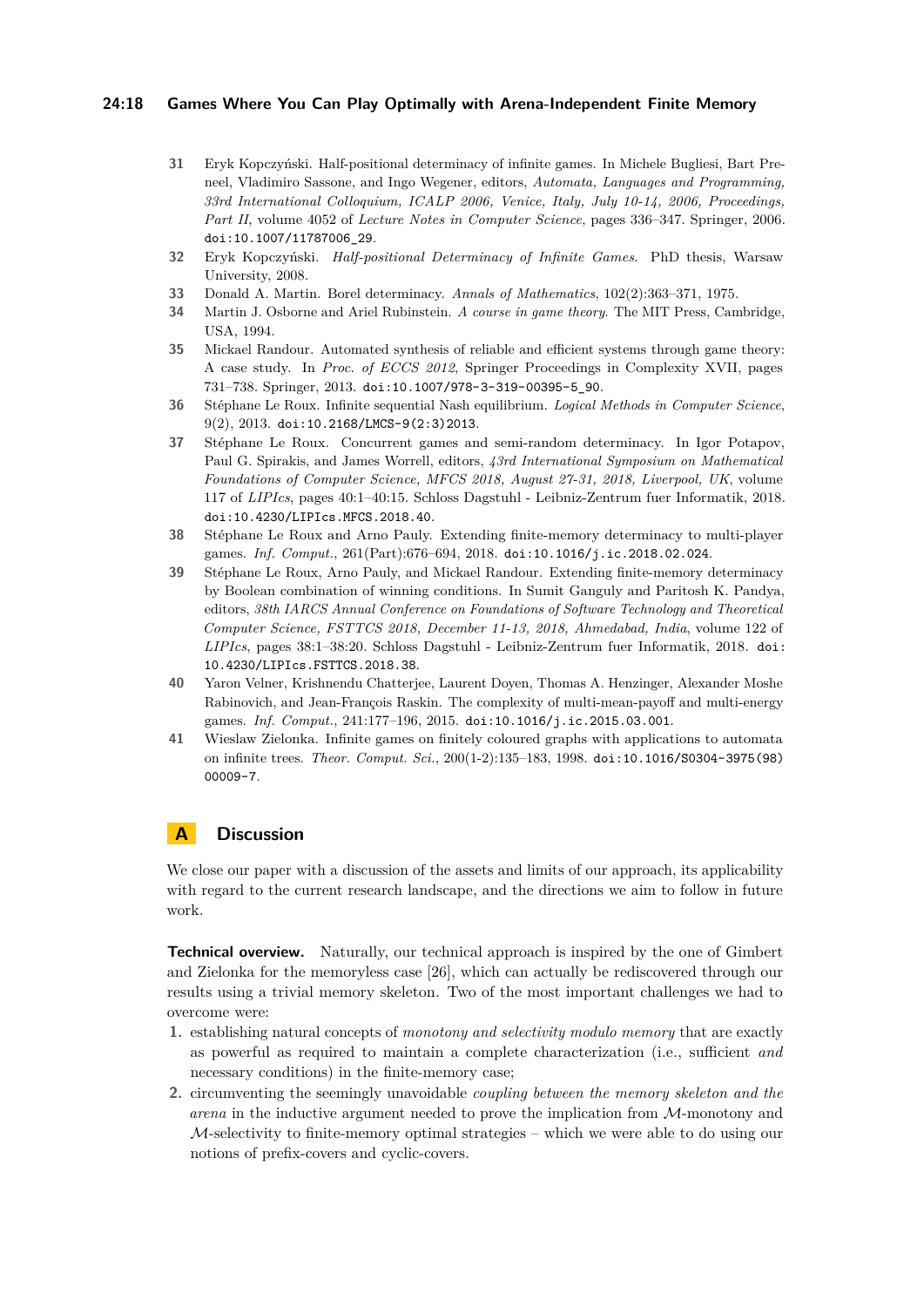All along our paper, we highlighted the similarities and discrepancies between our work and Gimbert and Zielonka's [\[26\]](#page-16-0). As observed through [\[6,](#page-15-10) Remark 16], our results are established using fine-grained assumptions and conclusions, in an effort to push the approach to its limits. They also preserve *compositionality*, splitting the reasoning for M-monotony and M-selectivity, and for the two players.

Alongside  $M$ -monotony and  $M$ -selectivity, we define two other key concepts to solve the technical issues related to the induction on product arenas: *prefix-covers* and *cyclic-covers*. These notions are crucial tools to prove the right-to-left implication of Theorem [9.](#page-10-1)

**Some advantages.** The aforementioned concepts of prefix-covers and cyclic-covers also have benefits from a practical point of view: given a preference relation  $\Box$  and the corresponding memory skeleton M, they let us *identify game arenas where memoryless strategies suffice* whereas finite memory (based on  $\mathcal{M}$ ) might be necessary in general. Such arenas are the ones covered by M. Hence in practice, this approach permits to obtain UML strategies for many arenas where a coarser approach would only provide UFM ones.

Our approach yields *two methods* to establish that a preference relation (or equivalently a payoff function or a winning condition) admits UFM strategies. The first one, exhibiting appropriate memory skeletons and proving  $M$ -monotony and  $M$ -selectivity, is based on Theorem [9](#page-10-1) and can be used *compositionally* through [\[6,](#page-15-10) Corollary 25]. The second one follows the *lifting corollary*, Corollary [10:](#page-10-2) one only has to study the one-player subcases then invoke this result to lift the existence of UFM strategies to the two-player case, without checking for M-monotony and M-selectivity at all. Hence this second method is often painless in practice.

Two interesting facts can be seen through Corollary [10.](#page-10-2) First, there is *no blow-up in the memory* required when going from one-player games to two-player games: the overall memory simply combines the memory skeletons of the two players. Second, assuming that one has an algorithm to solve<sup>[1](#page-18-0)</sup> one-player games – say for  $\mathcal{P}_1$  – for a winning condition satisfying our hypotheses, this lifting corollary also induces a *naive algorithm for the two-player case for free*: thanks to the bounds on memory, one may enumerate the strategies of the adversary,  $\mathcal{P}_2$  – or guess one if one aims for a non-deterministic algorithm – and solve the corresponding  $P_1$ 's game(s) where the strategy of  $P_2$  is fixed. Note that while such a simple algorithm might not be optimal, it does correspond to the approach giving the best complexity class known for the renowned family of games in  $\mathsf{NP} \cap \mathsf{coNP}$ , such as, e.g., parity or mean-payoff games (e.g., [\[29\]](#page-16-9)). These last two cases could already be dealt with thanks to Gimbert and Zielonka's result since they involve memoryless strategies, but now a similar road can be taken for any objective that admits arena-independent finite-memory optimal strategies, such as, e.g., generalized parity games.

**Applicability.** Let us give a quick tour of some classical (combinations of) objectives – expressed through winning conditions, payoffs or preference relations – and assess whether our approach permits to establish the existence of UFM strategies in the corresponding games.

Note that when considering multiple (quantitative) objectives, optimal strategies usually do not exist, and one has to settle for *Pareto-optimal* ones (e.g., [\[18\]](#page-16-10)). However, in many cases, the (decision) problem under study is as follows: given a threshold (vector), define the winning condition as all the plays achieving at least this threshold, and check for a

<span id="page-18-0"></span><sup>&</sup>lt;sup>1</sup> I.e., decide who has a winning strategy from a given state.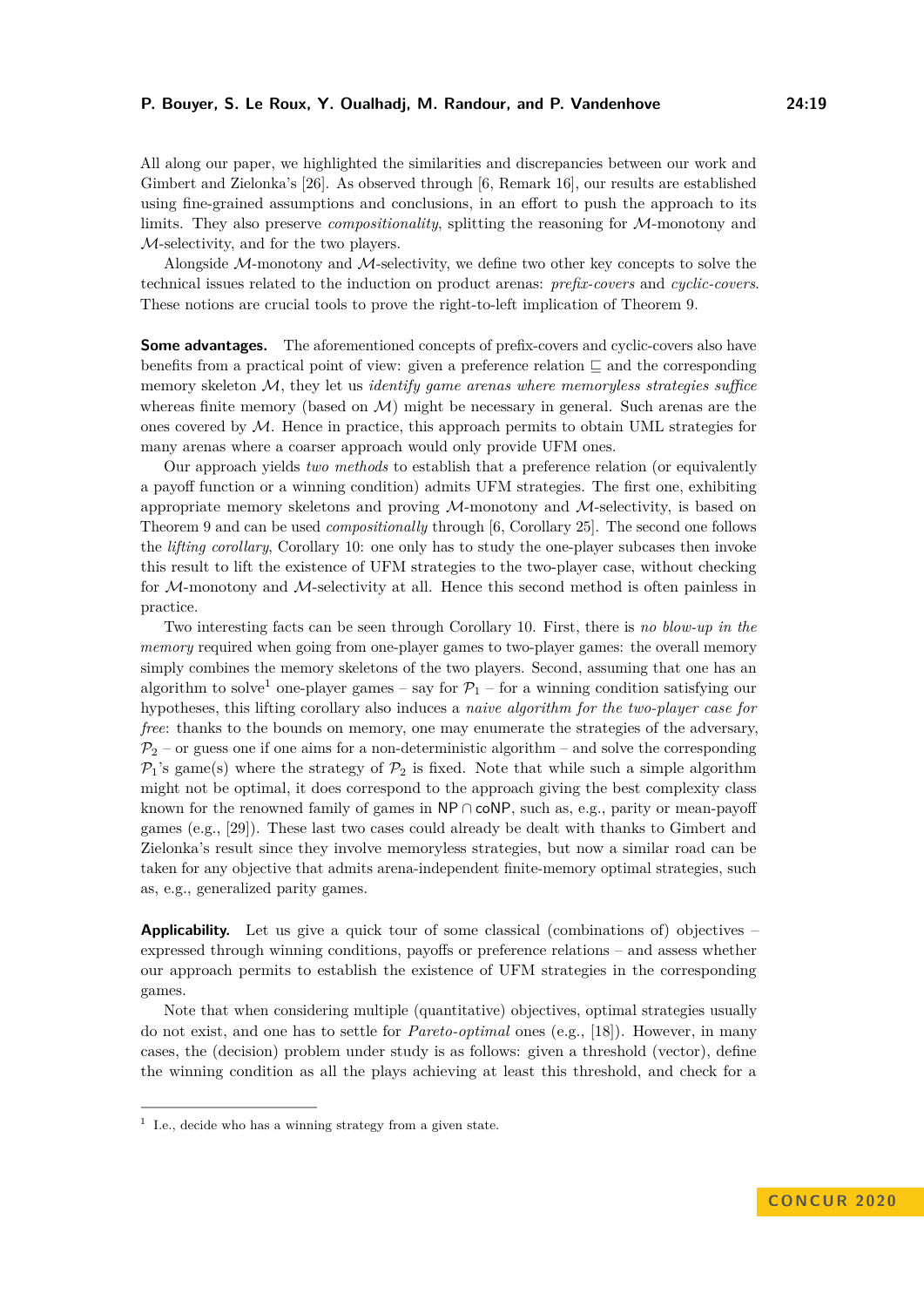## **24:20 Games Where You Can Play Optimally with Arena-Independent Finite Memory**

winning strategy. Hence multi-objective quantitative games are often de facto reduced to qualitative win-lose games for this so-called *threshold problem*. Observe that, given a multi-objective setting, if UFM strategies exist for all threshold problems, then finite-memory strategies suffice to realize the Pareto front (as each point of this front can be considered as a threshold). Therefore, *our approach also enables reasoning about the existence of finite-memory Pareto-optimal strategies in multi-objective games*.

We start our overview with some game settings that fall under the scope of our approach. Obviously, *all memoryless-determined objectives* are among them, since we generalize Gimbert and Zielonka's work [\[26\]](#page-16-0): this includes, e.g., mean-payoff [\[19\]](#page-16-4), parity [\[20,](#page-16-5) [41\]](#page-17-3), energy [\[12\]](#page-15-6) or average-energy games [\[5\]](#page-15-4). As established in Section [1,](#page-1-0) our results encompass all cases where *arena-independent* memory suffices. Hence they permit to rediscover the existence of UFM strategies for games such as, e.g., generalized reachability [\[21\]](#page-16-8), generalized parity [\[16\]](#page-15-7), window parity games [\[10\]](#page-15-2), some variants of window mean-payoff games [\[14\]](#page-15-1), or lower- and upper-bounded (multi-dimension) energy games [\[3,](#page-14-2) [5,](#page-15-4) [4\]](#page-15-3). Our approach can also be useful to extend these known results to more general combinations, either via appropriate memory skeletons or through the lifting corollary (see an application in Section [5\)](#page-11-0).

There are many games that do not fit our approach for *good reasons*, as they do not admit UFM strategies in general: e.g., multi-dimension mean-payoff [\[40\]](#page-17-1), mean-payoff parity [\[15\]](#page-15-11), or energy mean-payoff games [\[11\]](#page-15-5). More interesting are games for which finite-memory strategies exist, but the memory is *arena-dependent*. These notably include games with multi-dimension lower-bounded energy objectives and no upper bound [\[17,](#page-16-2) [30\]](#page-16-7), or other variants of window mean-payoff games [\[14\]](#page-15-1). In such games, the players usually have to keep track of information such as, e.g., the sum of weights along an acyclic path, which is bounded for any given arena, but by a value that grows when the arena grows. Hence the need for memory that grows with the arena parameters. Our results cannot be applied directly to such cases in order to obtain the existence of finite-memory strategies for all games. An adaptation of our approach could potentially be used for subclasses of arenas where the parameters are bounded (in order to regain a skeleton working on all arenas of the class).

**Critical analysis.** Let us take a step back and assess the place of our work in its larger line of research. The natural endgame is characterizing all preference relations admitting finitememory optimal strategies, including those using *arena-dependent* memory, and pinpointing the frontiers of application of the lifting corollary – that is, under which conditions is finite-memory determinacy preserved when going from one-player to two-player games?

The road is long from Gimbert and Zielonka's characterization in the memoryless case [\[26\]](#page-16-0) to such a general result, and this work is but a first step. We have already established that Gimbert and Zielonka's approach cannot be fully transposed for finite memory. Our focus on *arena-independent* memory is a way to study the frontiers of this approach while providing an extension of practical interest. While it may seem limited at first, note that our framework already encompasses arguably rich classes of games such as, e.g., generalized parity games and fully-bounded energy games. As argued in Section [1,](#page-1-0) recall that our result is in no way a simple application of [\[26\]](#page-16-0) to product arenas.

From a practical point of view, our equivalence result has limitations as it inherently uses the memory skeleton  $M$ . At this point, our approach neither helps in finding an appropriate skeleton, nor in determining the minimal one; two highly interesting questions from a practical standpoint. Nonetheless, to advance toward answering these questions and to be able to find good skeletons automatically, one first has to understand their theoretical characteristics, which we do here as a necessary stepping stone. Focusing on applications, let us note that the equivalence result is often not the most suited tool: this is instead where the lifting corollary shines. As noted before, reasoning on one-player games (i.e., graphs) is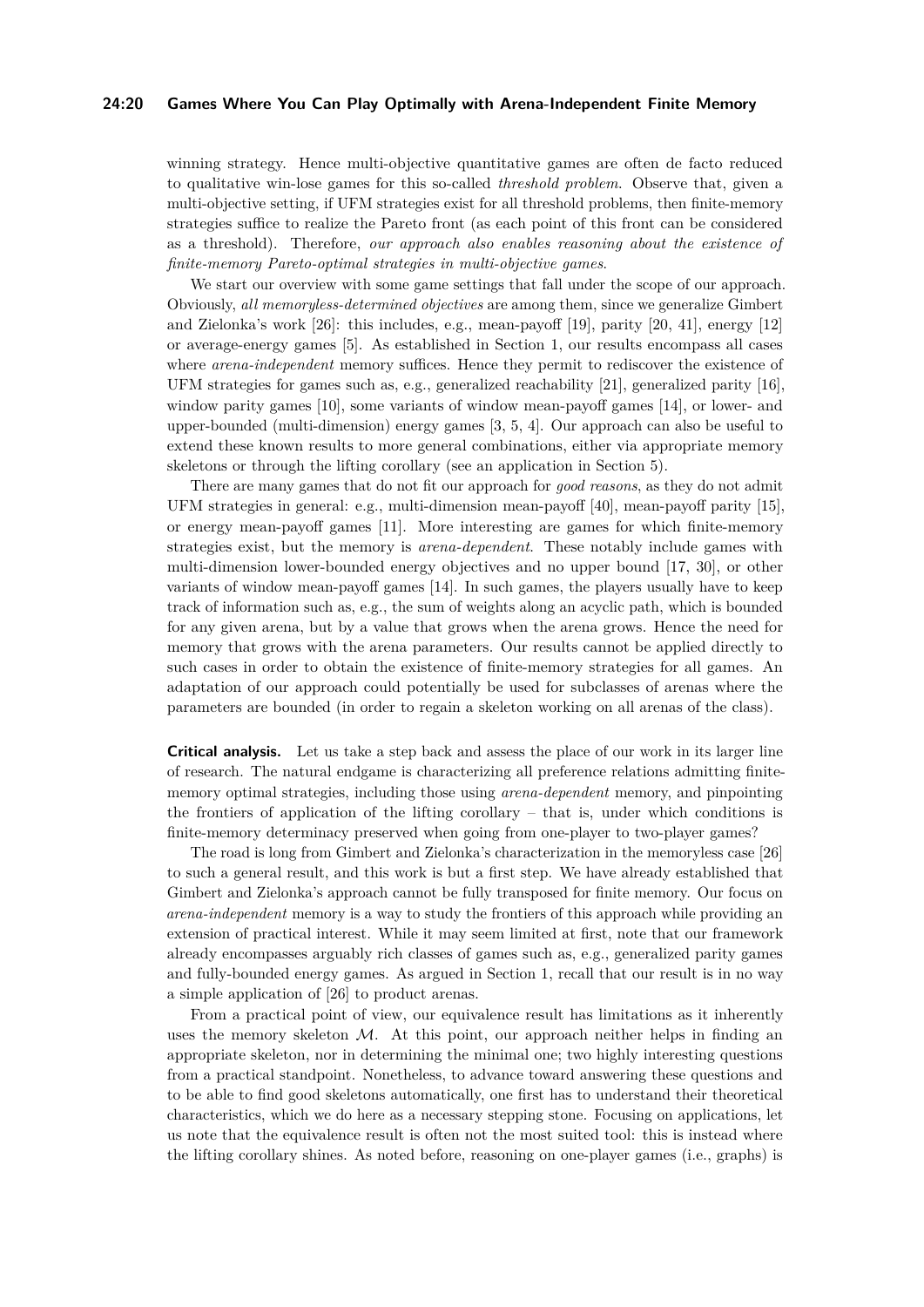generally much easier than in two-player games (e.g., [\[5,](#page-15-4) [4,](#page-15-3) [11\]](#page-15-5)). Hence, a reasonably easy way to tackle practical cases is to find skeletons sufficient for  $\mathcal{P}_1$  and  $\mathcal{P}_2$  in their respective one-player games and to use our constructive result to build a skeleton that suffices for both in two-player games.

**Comparison with related work.** We already discussed the most important related papers [\[25,](#page-16-6) [26,](#page-16-0) [31,](#page-17-4) [1,](#page-14-1) [33,](#page-17-8) [39\]](#page-17-2) in Section [1.](#page-1-0) Let us highlight here some works where similar approaches have been considered to establish "meta-theorems" applying to general classes of games, or works that inspire interesting directions of research. First and foremost is the determinacy theorem by Martin that guarantees determinacy (without considering the complexity of strategies) for Borel winning conditions [\[33\]](#page-17-8).

Aminof and Rubin provide a simpler (but incomplete) approach to memoryless determinacy through the prism of first-cycle games in [\[1\]](#page-14-1): a similar take on finite-memory determinacy could be appealing – it could provide sufficient conditions easier to test than  $\mathcal{M}\text{-monotony}$ and M-selectivity.

Let us discuss the work of Kopczyński. First, in [\[31\]](#page-17-4), he establishes sufficient (and relaxed) conditions to ensure the existence of UML strategies *for one player, in two-player games*: it would be interesting to study the corresponding problem in the finite-memory case. Indeed, in many games where infinite memory is needed, it is only the case for one of the players (e.g., [\[40,](#page-17-1) [15,](#page-15-11) [11\]](#page-15-5)) and conditions à la Kopczyński could thus prove useful. Note that this is different from Theorem [11,](#page-14-3) which gives a sufficient *and necessary* condition but for one-player games only. Second, we recently discovered unpublished content in Kopczyński's PhD thesis [\[32\]](#page-17-9). Kopczyński distinguishes *chromatic* memory (which corresponds to our definition of memory skeleton), and the more powerful *chaotic* memory, where transitions can depend on the actual edges of the arenas, rather than simply on their colors. Chaotic memory is thus intrinsically *arena-dependent*. Our notion of an arena being both prefix- and cyclic-covered by a memory skeleton  $\mathcal M$  is equivalent to a notion in [\[32,](#page-17-9) Definition 8.12]. which defines that an arena *adheres to chromatic memory*  $\mathcal M$  if it is possible to assign a state of  $M$  to every state of the arena such that moving along the edges updates these memory states in a consistent way. Our definitions of *prefix-* and *cyclic-cover* can be seen as two distinct sides of this idea of *adherence*, which when added up, are actually equivalent to it.

Following the same motivation as our work – the need to characterize (combinations of) objectives admitting finite-memory optimal strategies, Le Roux et al. [\[39\]](#page-17-2) take another road: whereas our work permits to lift results from one-player games to two-player games, they provide a lifting from the single-objective case to the multi-objective one. Their techniques, as well as the scope of their results, are somewhat orthogonal to ours. Whether both approaches can be intertwined to obtain results on more general settings remains an open question.

Our work focuses on *deterministic turn-based* two-player games. Sufficient conditions have been published for stochastic models but to the best of our knowledge, no complete characterization, even for the simplest case of Markov decision processes (e.g., [\[23\]](#page-16-11)). Two unpublished articles contain interesting results on stochastic games [\[27,](#page-16-12) [24\]](#page-16-13), including an extension of Gimbert and Zielonka's original work, by the same authors [\[27\]](#page-16-12). Whether part of our approach can be useful to tackle the finite-memory case in this context, or in richer contexts mixing games and stochastic models (e.g., [\[9\]](#page-15-12)) is a question for future research. Some sufficient criteria, orthogonal to our approach, were studied for *concurrent* games in [\[37\]](#page-17-10).